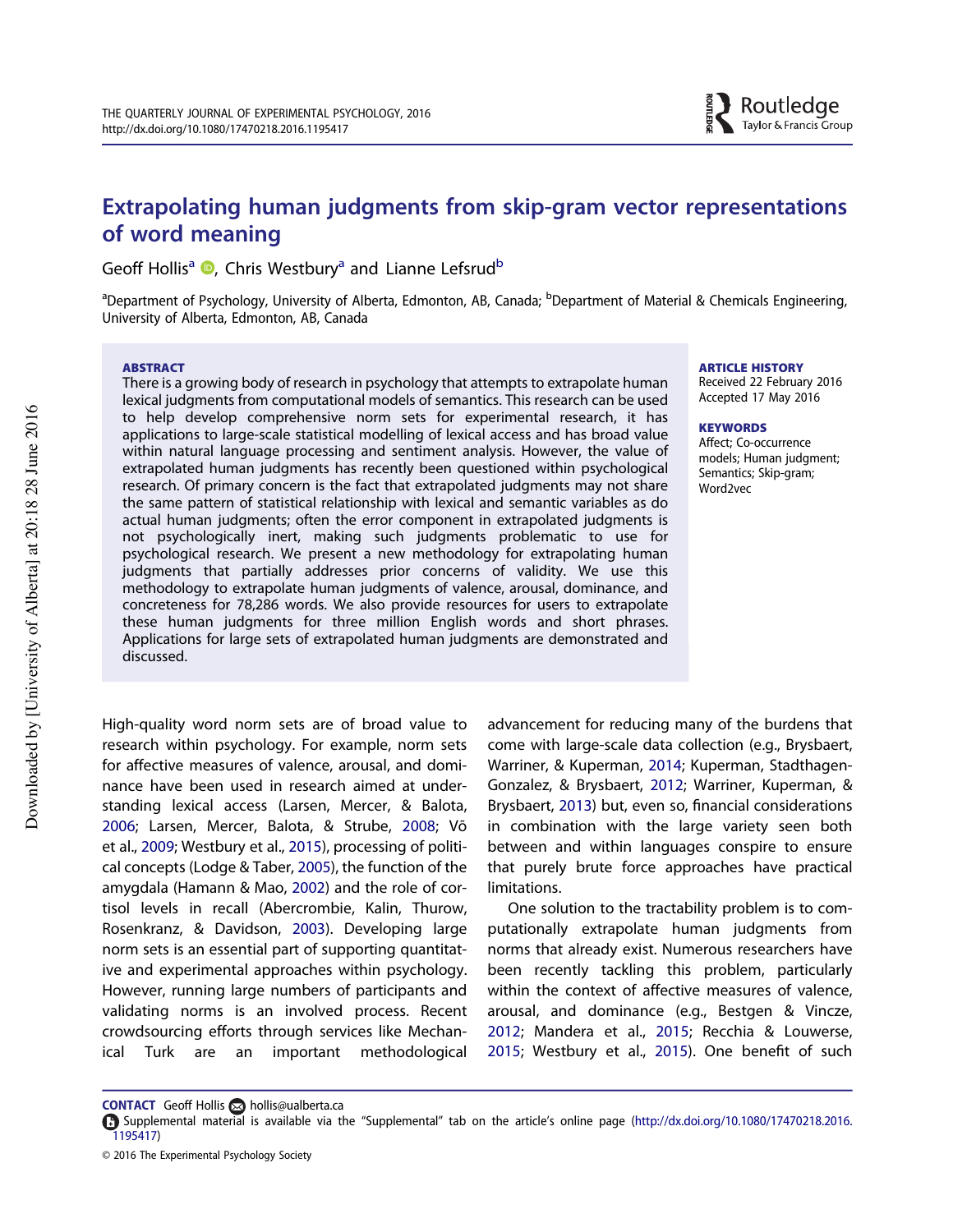work is clear when numbers of rated items are compared. The often-used ANEW norm set (Bradley & Lang, 1999) for valence, arousal, and dominance contains 1034 items. In comparison, Westbury et al. (2015) released a dataset of extrapolated valence and arousal values for over 70,000 words. This order of magnitude larger scope affords researchers unprecedented control over selecting for specific stimulus properties when designing experiments.

The utility of extrapolated human judgments hinges on the validity of the extrapolation procedure. Mandera et al. (2015) suggest two main reasons to be pessimistic about current practices. First, the methodologies being used for extrapolation are not well suited for estimations of the extremes of human judgments. Second, some important validation criteria are not applied in most of the previously reported research.

Much of the effort to extrapolate human semantic judgments has relied on co-occurrence models of semantics and has been focused primarily on extrapolating the affective properties of valence, arousal, and dominance (e.g., Bestgen & Vincze, 2012; Mandera et al., 2015; Recchia & Louwerse, 2015; Westbury et al., 2015). One way to approach the problem is with the k-nearest-neighbours estimation technique: The semantic properties of a word are estimated by averaging over relevant values for a set of words similar to it in meaning (as measured by a co-occurrence model) that human estimates are available for. Suppose the valence of exuberant is unknown, but it is similar in meaning to joyous and *party*. Furthermore, human judgments of valence are available for both joyous and party. The valence of exuberant can be estimated by averaging the human judgments available for joyous and party.

The k-nearest-neighbours approach allows small norm sets of human judgments to be used to extrapolate values for larger sets of unjudged words. It is the most common and successful method for extrapolating human judgments from co-occurrence models of semantics (e.g., Bestgen & Vincze, 2012; Mandera et al., 2015; Recchia & Louwerse, 2015; but see Westbury et al., 2015, for an alternate approach). However, since the k-nearest-neighbours approach is relying on averaging across similar words, it is inherently limited in its ability to extrapolate to extreme values. The highest and lowest value words will always, by necessity, be mis-estimated due to the use of averaging. The practical limitations of knearest-neighbours approaches still need to be

rigorously empirically tested. For the moment, it remains largely a theoretical concern. Regardless, this concern motivates the search for new methodologies that allow for extrapolation without the averaging of human judgments.

The second problem with extrapolating human judgments lies in the error component of such extrapolations. If extrapolated judgments are to be of any use for psychological research, they need to carry information about the semantic judgments they are modelling. This is the portion of the problem that most researchers have previously been focused on. However, it is also important that the error component does not contain systematicities. For example, if a human judgment is estimated by using word frequency measures because word frequency happens to correlate with that human judgment, it becomes a point of concern whether or not systematic variation having to do with word frequency now contaminates estimates. If the answer is "yes", then such estimates lose much of their utility for experimental research and computational modelling.

The issue is well illustrated by Mandera et al. (2015), who built predictive models of valence, arousal, and dominance that correlate with actual human judgments at  $r = .69$ ,  $r = .49$ , and  $r = .59$ , respectively. Their models have high predictive validity of actual human judgments. However, Mandera et al. showed that actual human judgments and predictions of those human judgments differ in critical ways. For example, there are strong relationships between estimates of dominance and word frequency  $(r=.78)$ , between estimates of valence and word frequency  $(r = .97)$ , and between estimates of arousal and word length ( $r = .51$ ). These values are all well above what is observed between actual human judgments and lexical variables:  $r = .16$ ,  $r = .17$ , and  $r = .10$ , respectively. These disparities in correlation strength indicate that the error component of human judgment estimates reported by Mandera et al. systematically introduces variation having to do with word frequency and word length. This reduces the validity of these estimates for application within psychological research where word frequency or word length might also be relevant variables. Current work on extrapolating human judgments needs validation criteria that go beyond maximizing variance accounted for in the prediction target.

One way validation criteria can be improved is by ensuring that predictions of human judgments share the same correlational structure with other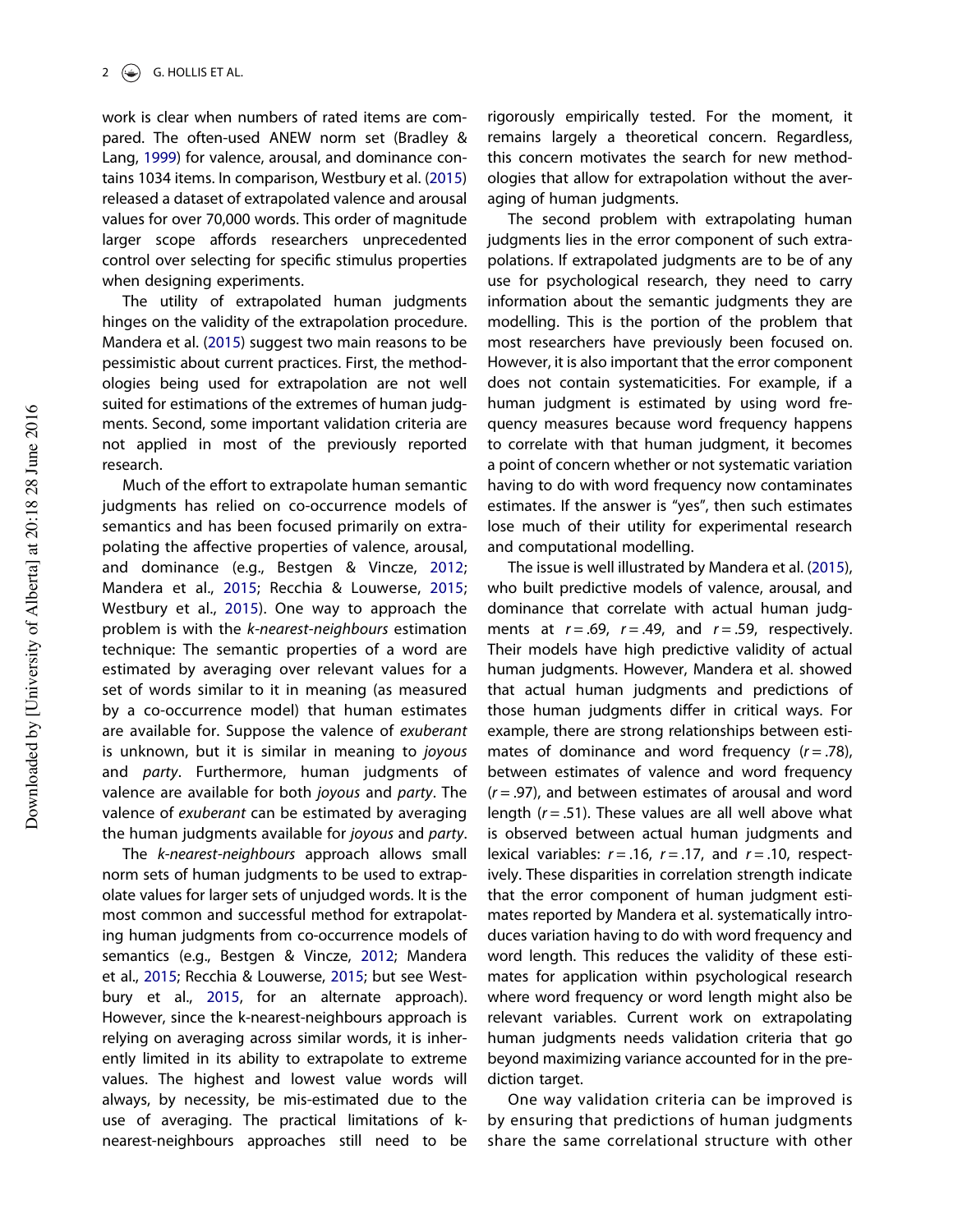lexical and semantic properties of words as do the human judgments themselves. This helps rule out the possibility that estimates contain systematic error. Researchers should consider validating extrapolations against lexical properties that are known to influence lexical access: as a minimum set, word length, log word frequency, and orthographic neighbourhood size, all of which play a central role in benchmarking models of lexical access (Adelman, Marquis, Sabatos-DeVito, & Estes, 2013). Researchers should also consider validating against behavioural measures of lexical access itself: lexical decision times and word naming times. Estimates for each of these variables for over 40,000 words can be downloaded via the English Lexicon Project (ELP) (Balota et al., 2007), and estimates for nearly 30,000 words can be downloaded from the British Lexicon Project (BLP) (Keuleers, Lacey, Rastle, & Brysbaert, 2012). Effective validation techniques allow researchers to extrapolate human judgments in a way that ensures that the extrapolations have unsystematic error.

Methods for extrapolating human judgments need to be improved. We introduce one such improved method: Rather than inferring values from the properties of semantic neighbours, we extrapolate semantic properties by regressing raw vector representations on the human judgment to be predicted. This methodology is based on the reasoning that if a vector representation captures semantic properties of words, then its dimensions should be usable to accurately predict semantic properties of words. We describe our methodology for extrapolating human judgments of word valence, arousal, dominance, and concreteness from vector representations of word meaning. We also show that this approach improves on previous attempts to extrapolate human judgments.

We start by providing a brief introduction to cooccurrence models of semantics and explain why we choose to work with a particular one (the skip-gram model using negative sampling).

# Co-occurrence models of semantics

The basic observation motivating co-occurrence models of semantics is that words with similar meanings occur within similar contexts. The specific details of what constitutes context and how context should be represented are where variations in models exist. The two classic co-occurrence models are latent semantic analysis (LSA; Landauer & Dumais, 1997) and the hyperspace analogue to language (HAL; Lund & Burgess, 1996) and its many derivations

(Durda & Buchanan, 2008; Hofmann, Kuchinke, Biemann, Tamm, & Jacobs, 2011; Jones & Mewhort, 2007; Rhode, Gonnerman, & Plaut, 2007; Shaoul & Westbury, 2006, 2010a, 2011). Within LSA-style models, context is defined as a document of text. In HAL-style models, context is defined as a finite window of words preceding and following a target word. Regardless of these differences, as the contexts of two words become more similar, their semantic similarity is also assumed to become more similar.

Within co-occurrence models, a word's meaning is represented as a context vector. Consider the sentences, the boy ate the cookie and the dog ate the bone. Within a HAL-style model, the words boy and dog would each have a vector representing its unique meaning. Within this vector, there would be dimensions for the various contexts in which the words could occur. One dimension would correspond to how often the word occurred with the, another for occurrences with ate, a third with cookie, a fourth with bone, and many more dimensions for the variety of other contexts that these words might occur within. In this particular limited case, the vector for boy would be [2, 1, 1, 0] whereas the vector for dog would be [2, 1, 0, 1]. The similarity of those vectors specifies the similarity in meaning of the words.

Such representations tend to be long (there are many unique contexts in which words can occur) and sparse (in practice, words tend to be used only in specific contexts). To simplify representations, models will usually use dimensional reduction techniques. At its simplest, this may simply involve truncation of vectors to the  $n$  most variable dimensions (where  $n$  might be a couple of thousand; Lund & Burgess, 1996). In other cases, statistical tools like singular value decomposition are used for dimensional reduction of vectors (e.g., Landauer & Dumais, 1997). Often these models will require large corpora of documents (millions or billions of words) on which to construct word vectors. Such data are readily available on the internet through websites like Wikipedia. Co-occurrence models prove to be an effective tool for modelling semantics. For instance, models can make similarity judgments between words that allow them to pass tests of English as a foreign language with basic competence (e.g., Landauer & Dumais, 1997).

Another type of co-occurrence model has recently been developed in the natural language processing literature. This type relies on machine learning tools to predict the contexts in which words occur. The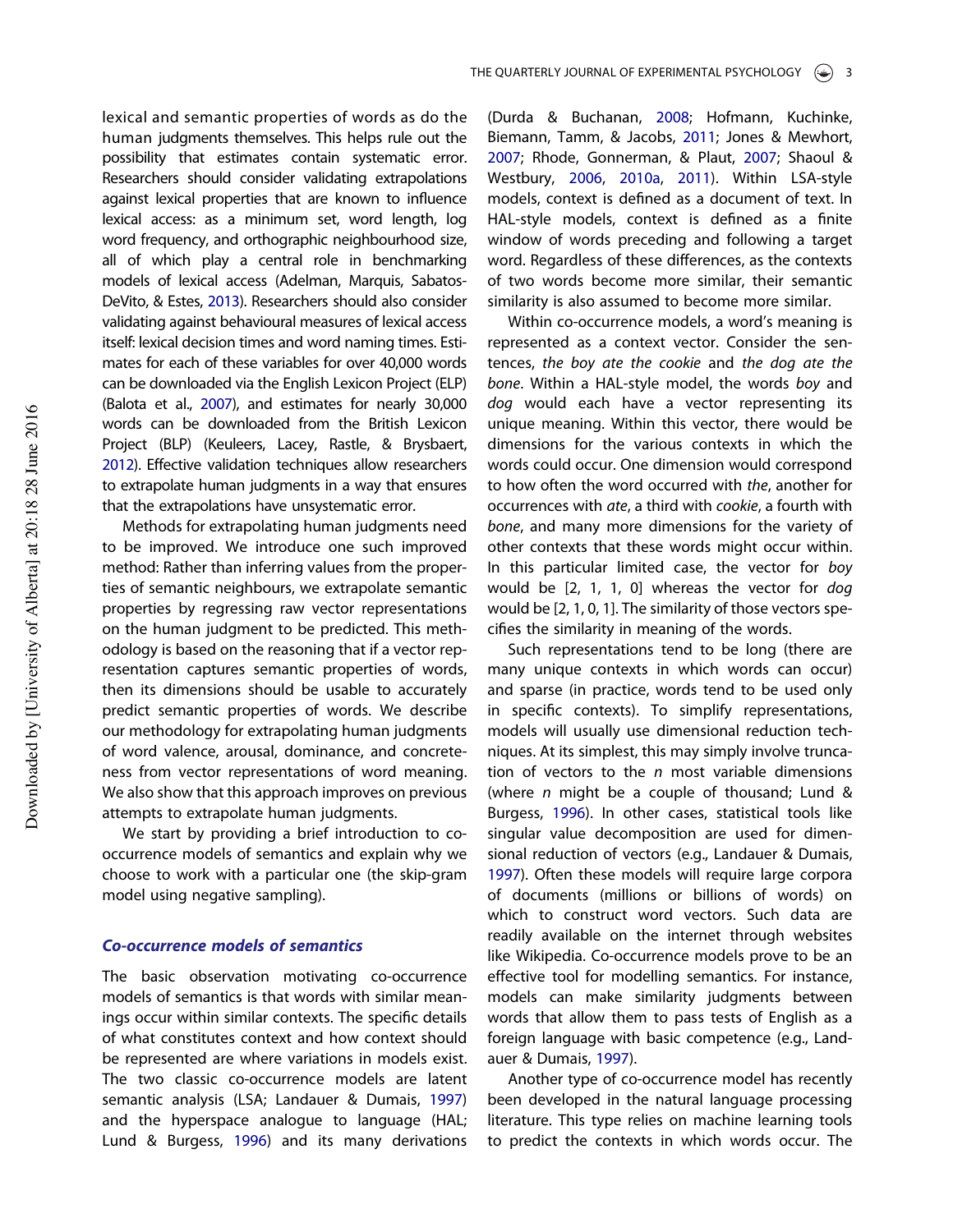most prominent of this class is Google's skip-gram model with negative sampling (Mikolov, Chen, Corrado, & Dean, 2013; Mikolov, Sutskever, Chen, Corrado, & Dean, 2013). Rather than representing word meanings as raw co-occurrence values (e.g., HAL-types), these models use a neural network to find relationships that map each word to its context of use. The skip-gram model with negative sampling (sometimes referred to as word2vec, after Google's free software that implements this algorithm) trains a neural network to predict the words preceding and following a target word across large corpora of text. Errors are back-propagated to a vector representation of the input word. The vector's values are adjusted to minimize error on future encounters with that word–context pair.

HAL-type models represent word meaning as the literal contexts in which they occur. In contrast, the skip-gram model's representations of word meaning drive predictions of contextual details. The skip-gram model is not encoding context; it is encoding abstractions that predict context. Thus, it is more akin to models like LSA, which employ dimensionality reduction techniques that extract patterns of cooccurrence relationships across documents. Also like LSA, the skip-gram model uses short vector representations (vector lengths of tens or hundreds, rather than lengths of thousands). The consequence is that the skip-gram model's (and LSA's) vectors are informationally more dense than vectors from HAL-type models. One of the critical points of divergence between LSA and the skip-gram model is scalability: The computational complexity of constructing an LSA model increases supralinearly with the number of documents over which vectors are constructed, whereas the skip-gram model only increases linearly. Consequently, the skip-gram model can be trained on substantially larger corpora, resulting in higher quality word vectors.

The technical documents describing the skip-gram model are opaque on issues of why certain design decisions were made, and why they work as well as they do (see Goldberg & Levy, 2014, for discussion, as well as our final discussion below). The motivation for most of the design decisions is probably pragmatic: The skip-gram model is designed the way it is, because that is the way that worked the best. It is hard to argue with a response like this when you compare the skip-gram model's performance to alternate models; it has unprecedented success on a range of semantic relatedness judgments (Mikolov, Chen, et al., 2013). However,

given that the skip-gram model is so good at modelling semantic relationships, there are strong motivations to try and understand why.

On the technical end, Levy and Goldberg (2014) have proven that the skip-gram model converges on a factorization of the word-context matrix that constitutes its training data. The question of why matrix factorization results in human-plausible semantic representations is a separate topic that still does not have a satisfying answer (Levy & Goldberg, 2014). We have made preliminary steps towards addressing this question: The skip-gram model embeds word meaning within a multidimensional space whose primary dimensions of variability organize words along affective axes (Hollis & Westbury, in press). This is consistent with observations that humans organize meaning primarily along affective dimensions (e.g., Osgood, Suci, & Tannenbaum, 1957). Possibly the skip-gram model is converging on a psychologically plausible means of extracting meaning from context that is omitted from other models. For this reason, the skip-gram model presents itself as a promising model on which to extrapolate human semantic judgments from raw vector representations.

## Experiment 1

#### Method

# Word vectors

Google has previously released a dataset of vector representations for the three million most common words (e.g., river) and phrases (e.g., Yangtze\_River) in a six billion word subset of the Google News corpus. These vectors are free for download and use, and can be found at the word2vec code repository (Word2vec, 2013). This dataset represents word meaning as vectors of length 300.

We use a subset of these vectors to extrapolate human judgments. This subset we use corresponds to the 60,453 words that occurred in both (a) the three million Google news vector dataset and (b) in any of the following norm sets of human judgments or responses (Balota et al., 2007; Brysbaert et al., 2014; Keuleers et al., 2012; Kuperman et al., 2012; Warriner et al., 2013).

#### Data for model training

Very large norm sets of human judgments have recently been collected through use of Amazon's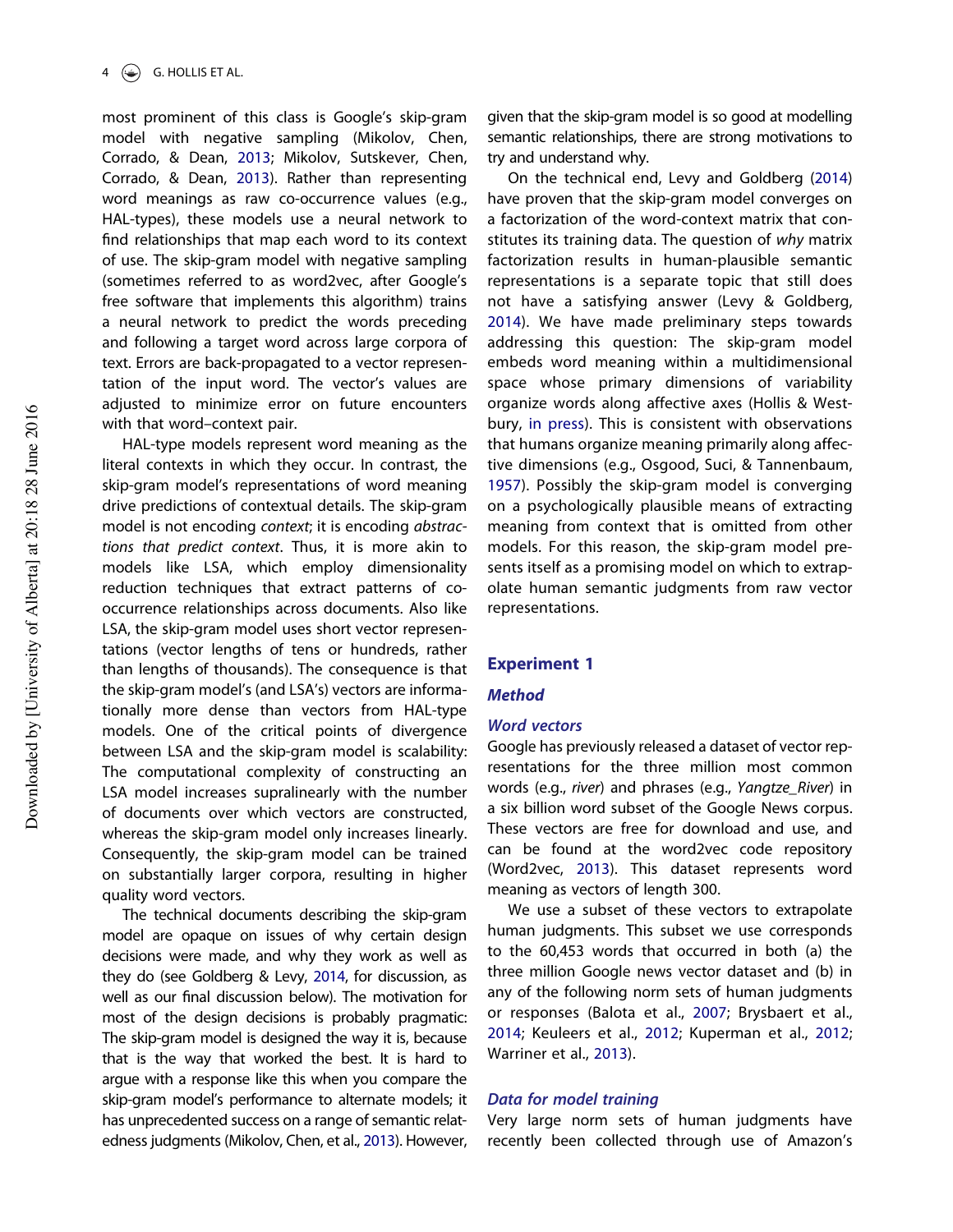Mechanical Turk. The norm sets contain human judgments for valence, arousal, and dominance  $(n =$ 13,915; Warriner et al., 2013), concreteness ( $n =$ 37,058; Brysbaert et al., 2014), and age of acquisition  $(n = 30,121;$  Kuperman et al., 2012). We build and validate models that predict corresponding human judgments in the first two of the three norm sets (valence, arousal, dominance, and concreteness). We have built a model of age of acquisition, but omit it from our current work. We found it difficult to produce an adequate model for human judgments of age of acquisition, despite trying numerous transformations of both the predictors and the target variable. Specifically, words estimated as being acquired before approximately age 7 were not well fitted by any model we tried. Further work is required to find an appropriate transformation to put age of acquisition on a scale that can be effectively predicted from the skip-gram model's vectors (but see discussion in Westbury, 2013, on the formal problems with age of acquisition as a predictor of lexical access).

#### Model training

Separate models for each of our four human judgments were trained. In each case, models were constructed following the same sequence of steps. First, the words for which human judgments were available were randomly split into two halves: a training set, and a validation set. A linear regression model was created to predict human judgments from the skip-gram model's dimensions. This model was developed on the training data. The model initially included all 300 skip-gram model dimensions in the regression equation. Backwards stepwise regression was then performed to sequentially eliminate all dimensions that did not reduce information loss according to the Akaike information criterion (AIC). The model was then reconstructed using forward stepwise regression on only the previously chosen terms. The final model included only terms that reduced information loss (AIC) in the forward direction.

As noted above, the skip-gram model is setting vector weights by implicitly performing matrix factorization (Goldberg & Levy, 2014), and thus the 300 dimensions that represent word meaning are all near-orthogonal. We therefore have no reason to be concerned with covariation among predictors.

# Model validation

We use two criteria to ensure the validity of extrapolated judgments. The first criterion is prediction of human judgments over validation subsets created from data in Warriner et al. (2013) and Brysbaert et al. (2014). We additionally check the predictive validity of our estimates by comparing them to the separate norms of Bradley and Lang (1999) and Coltheart (1981). The former shall be referred to as the ANEW affect norms, and the latter MRC (Medical Research Council) concreteness norms. This step ensures the predictive validity of extrapolated judgments.

Our second validation criterion is prediction against lexical and semantic variables. The second validation step ensures that predicted human judgments share the same statistical structure with lexical and semantic variables as actual human judgments. We validate against affective measures taken from Warriner et al. (2013; valence, arousal, dominance), concreteness measures taken from Brysbaert et al. (2014), lexical (log word frequency, word length, orthographic n) and lexical access measures (lexical decision time, word naming time) taken from the ELP (Balota et al., 2007), and a lexical access measure (lexical decision time) taken from the BLP (Keuleers et al., 2012). The English Lexicon Project provides multiple measures of word frequency. We use frequencies calculated from movie subtitles, as they have the highest predictive validity of lexical access times.

If the final forward stepwise model showed no sign of overfitting based on our validation criterion, its term weights were recalculated on the combined training and primary validation data. Human judgments are then extrapolated for the 78,286 unique words that (a) we have vector representations for and (b) are included in any of the above-mentioned norm sets, plus those used in Westbury et al. (2015).

#### Data transformation

Concreteness ratings and all three of the affect measures were reported on scales with restricted ranges (1–5 for concreteness, 1–9 for affect). This poses potential conceptual problems for linear regression, as predictions might be made outside of the plausible range of response (e.g., the model might make a nonsense prediction of 10 out of 9 for valence on a particular word). In response to this, we considered two alternate approaches to model construction. First, we tried constructing models on the logit-transform of the four human judgments: log  $[y<sub>s</sub>/(1-y<sub>s</sub>)]$  where y<sub>s</sub> is the value of y, scaled to be between 0 and 1. This transformation maps the judgments onto a range of negative to positive infinity. Second, we also tried linear regression where the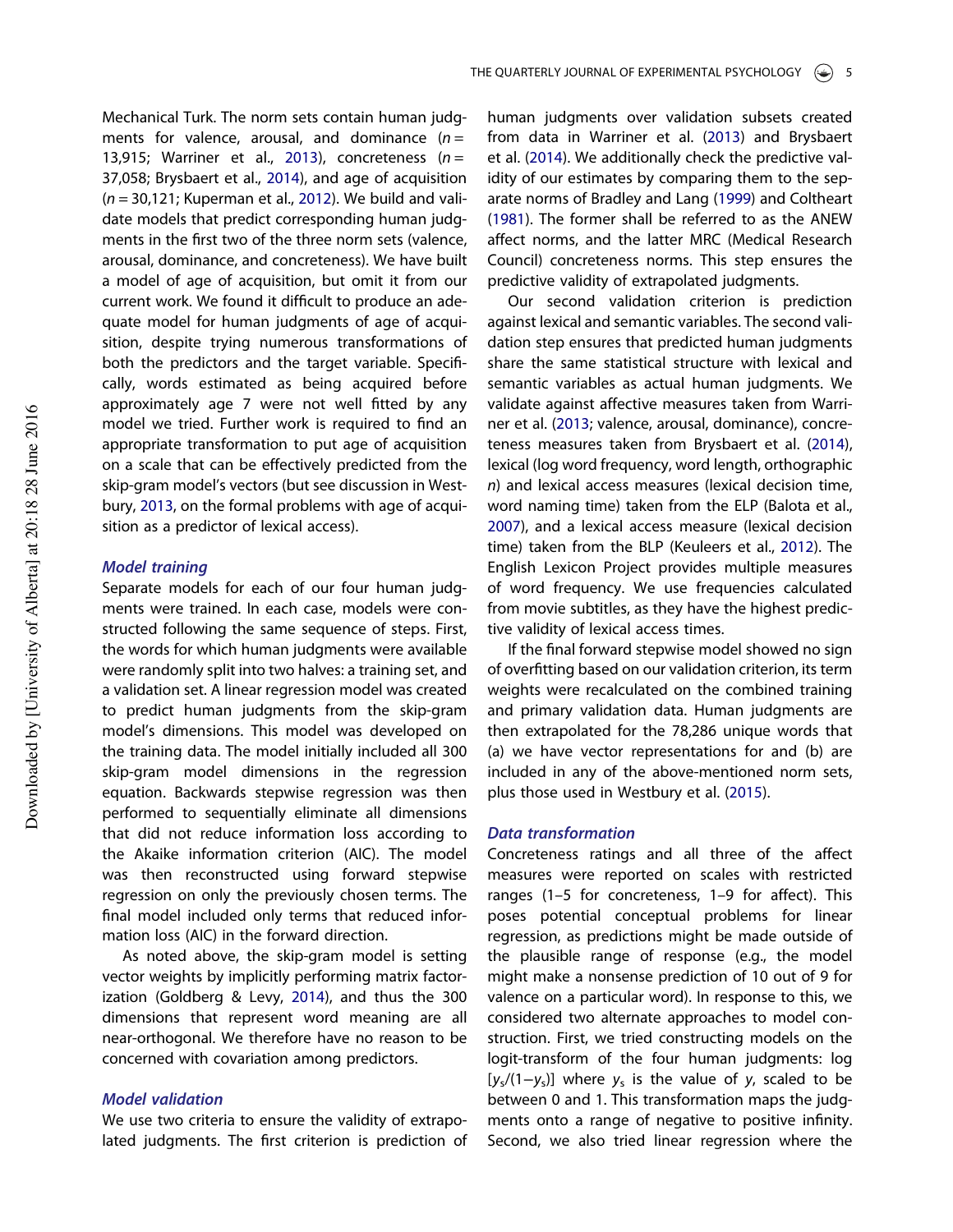output of the model was clamped at the ends of each scale. In all cases, we found clamping of model output to provide better fits to human judgments than logittransforming the variable being predicted. Thus, we only report results for construction of outputclamped models.

#### Results

# Model construction

Model results for predicting human judgments are displayed in Table 1. In each case, the model validated well. The largest discrepancy between training set and validation set performance is for dominance judgments (training  $r = .715$ , validation  $r = .685$ ). According to the Fisher r-to-z transformation for comparing two correlation coefficients, this is a reliable difference  $(z = 3.35, p = .0008)$ . When the model's term weights are recalculated on the validation data,  $r = .704$ , the recalculated fit is not reliably different from the training set performance ( $z = 1.65$ ,  $p = .10$ ). The smallest discrepancy is for concreteness judgments (training  $r = .835$ ; validation  $r = .828$ ). This, too, is a reliable difference  $(z = 2.14, p = .03)$ . However, when the model's term weights were recalculated on the validation data ( $r = .833$ ) there was no reliable difference from performance on the training data ( $z = 0.53$ ,  $p = .59$ ). Similar patterns of results are seen for valence and arousal. These results provide evidence that the model did not overfit to the training data.

Since signs of overfitting to the training set were not present, the model's term weights were recalculated by pooling both the training and validation set together. The performance of the recalculated model is shown in Table 1. The best performance was in predicting concreteness judgments  $(r = .833)$ , and worst performance in predicting arousal judgments (r = .620). Low performance on predicting arousal judgments is consistent with previous observations that arousal judgments are difficult to model (Mandera et al., 2015; Recchia & Louwerse, 2015; Westbury et al., 2015), in part because independent human judgments of arousal are not as well correlated as other human judgments (Westbury et al., 2015; Westbury et al., 2013).

#### Predictive validity of affective judgments

It is informative to compare model performance at predicting human judgments to measures of internorm reliability and split-half reliability. We start with the affective measures of valence, arousal, and

dominance. Reported split-half reliabilities for valence, arousal, and dominance judgments are .914, .689, and .770, respectively (Warriner et al., 2013). Warriner et al. (2013) additionally split their affect judgments by demographic features and correlate scores between demographic groups. Specifically, they looked at male versus female, young versus old, and high and low education groups. While model predictions are overall lower than split-half reliabilities of the full dataset, they are comparable to correlations between demographic groups for valence  $[r=.799]$ vs. .79 (split by gender), .82 (split by age), .83 (split by education)], and superior for arousal [.620 vs. .52 (gender), .50 (age), .41 (education)] and for dominance [.704 vs. .59 (gender), .59 (age), .61 (education)].

Examining inter-norm reliabilities is another way to assess the predictive validity of model performance. There is a strong relationship between Warriner et al. (2013) norms and the ( $n = 1034$ ) ANEW norms:  $r = .953$  for valence;  $r = .759$  for arousal; and  $r = .795$ for dominance. These values are comparable to the split-half reliabilities reported by Warriner et al.

When our model predictions are correlated with the ANEW norms, we see lower correlations for valence  $(r=.872)$ , arousal  $(r=.704)$ , and dominance  $(r = .723)$ . Our model is not accounting for all of the variance shared between norm sets, but it is accounting for a very large proportion of it. To estimate the proportion of psychologically relevant variation that our extrapolated norms are accounting for, we take the ratio of two  $r^2$  values: the  $r^2$  between model extrapolations and the ANEW norms, divided by the  $r^2$ between the ANEW and Warriner et al. (2013) norms. This provides a metric of the amount of variance that our model is accounting for in the ANEW norms, compared to the amount of variance that our model could account for in the ANEW norms, as estimated by a separate norm set. This produces estimates of 95.65% for valence, 96.31% for arousal, and 95.36% for dominance. Our models are accounting for nearly all of the psychologically plausible variance in ANEW norms.

Finally, we compare the performance of our model to that of previously reported models. For affective judgments, Recchia and Louwerse (2015) is currently the best performing model. Like ours, the Recchia and Louwerse models are developed on the Warriner et al. (2013) norms. Our models perform reliably better than the Recchia and Louwerse models at predicting human judgments of valence  $(r = .799 \text{ vs. } .765)$ ,  $z = 7.30$ ,  $p = 2.2e-16$ , arousal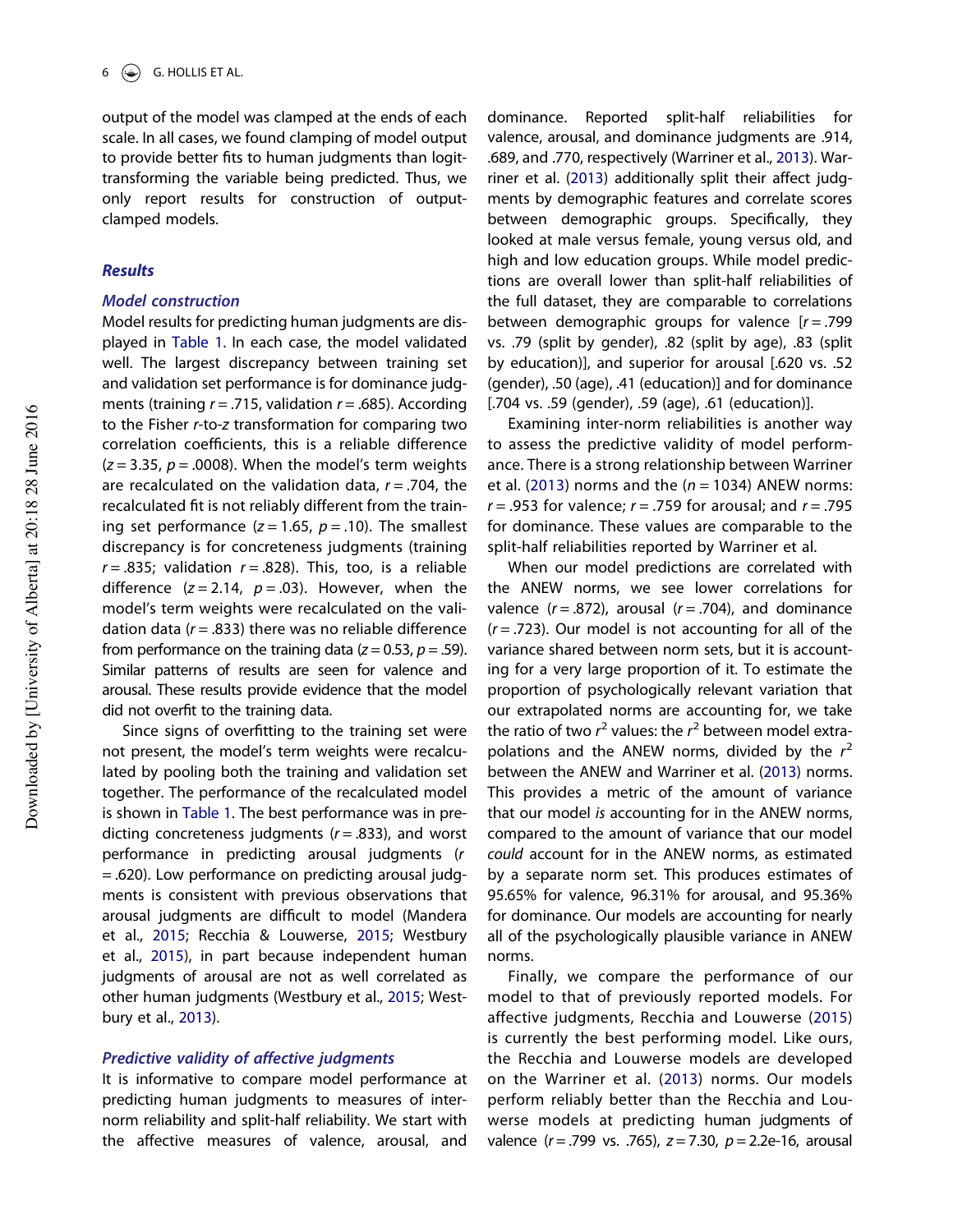| Target       |                   | Combined<br>model |                     | Recchia norms |      | Westbury norms |      |        |      |        |
|--------------|-------------------|-------------------|---------------------|---------------|------|----------------|------|--------|------|--------|
|              | Training <i>i</i> | n                 | Validation <i>r</i> | n             |      |                |      |        |      |        |
| Valence      | .807              | 6962              | .786                | 6961          | .799 | 13,923         | .765 | 13,777 | .704 | 13,783 |
| Arousal      | .623              | 6962              | .611                | 6961          | .620 | 13,923         | .575 | 13,777 | .489 | 13,783 |
| Dominance    | .715              | 6962              | .685                | 6961          | .704 | 13,923         | .654 | 13,777 |      |        |
| Concreteness | .835              | 19.977            | .829                | 19,977        | .833 | 39,954         |      |        |      |        |

Table 1. Final model performance on both the training and validation sets.

Note: After model development, term weights were recalculated by running the model on the pooled sets of data. Model performance from previously reported norms (Recchia & Louwerse, 2015; Westbury et al., 2015) are also included for comparison. Our models better predict valence, arousal, and dominance judgments than previously reported models.

 $(r = .620 \text{ vs. } r = .575)$ ,  $z = 5.83$ ,  $p = 2.2e-16$ , and dominance  $(r = .704 \text{ vs. } r = .654)$ ,  $z = 7.73$ ,  $p = 2.2e-16$ . Our models also outperform those of Recchia and Louwerse when validated on the ANEW norms. There are differences in correlation strength for valence  $(r = .872 \text{ vs. } r = .800)$ , z  $= 5.5$ ,  $p < 2.2e-16$ , arousal ( $r = .704$  vs.  $r = .620$ ),  $z = 3.4$ ,  $p = .007$ , and dominance  $(r = .723 \text{ vs. } r = .660)$ ,  $z = 2.74$ ,  $p = 0.0061$ , judgments. Our models of valence, arousal, and dominance have reliably higher predictive validity than the next-best model.

#### Predictive validity of concreteness judgments

Model estimates of concreteness correlate with the Brysbaert et al. (2014) data at  $r = .833$ . Brysbaert et al. do not report a split-half reliability score for their concreteness norms, so we are unable to directly compare model performance to this value. We further compare our extrapolated judgments to concreteness estimates from the MRC norms. Over the  $n = 3,937$ words that the Brysbaert et al. norm set shares with the MRC database, our estimates correlate with these concreteness norms at  $r = .835$ . The Brysbaert et al. norms correlate with the MRC norms at  $r$ = .918. Taking the ratio of  $r^2$  values, our estimates account for 95.37% of the variance that could be accounted for in MRC concreteness judgments, based on a theoretical maximum estimated by the correlation between MRC concreteness judgments and the Brysbaert et al. concreteness norms. As with the affective measures, this is an indication that our concreteness estimates are honing in on a large portion of the relevant variation that forms human concreteness judgments.

The only other model of concreteness judgments we are aware of is reported by Mandera et al. (2015). They report that their model cross-validates with  $r = .796$  on a quarter subset of the Brysbaert et al. (2014) data. Our model cross-validated to half of the Brysbaert et al. (2014) data with  $r = .829$ . This difference in correlations is reliable,  $z = 7.94$ ,  $p = 2.2e-16$ .

# Validation against lexical and semantic measures

We now verify that our predicted judgments share the same statistical structure with lexical and semantic measures as do actual human judgments. To do this, we correlate (a) actual human judgments and (b) estimated human judgments with three lexical variables (log frequency, word length, orthographic neighbourhood size), three measures of lexical access (lexical decision time and lexical naming time taken from the ELP and lexical decision time taken from the BLP), and four semantic measures (valence, arousal, dominance, and concreteness). Statistical relationships are displayed in Table 2.

Overall, actual human judgments and our estimated human judgments relate to lexical variables in similar ways. We observe no differences in statistical structure shared between human judgments or our estimates, and lexical measures.

We do observe discrepancies for concreteness and arousal on measures of lexical access. Our arousal estimates predict lexical decision times slightly better than human judgments of arousal  $(r=.072 \text{ vs. } .047)$ ,  $z = 2.0$ ,  $p = .045$ . We discount this difference based on its reliability and the number of comparisons that are being made.

Concreteness estimates show discrepancies for both word naming times and lexical decision times. However, these differences are marginal. Given that the differences are for measures of lexical access times but not lexical variables, we interpret the effect as indicating that our estimates are uncontaminated by confounding lexical factors, but have not accounted for all of the psychologically relevant variation present in human judgments of concreteness as it pertains to lexical access.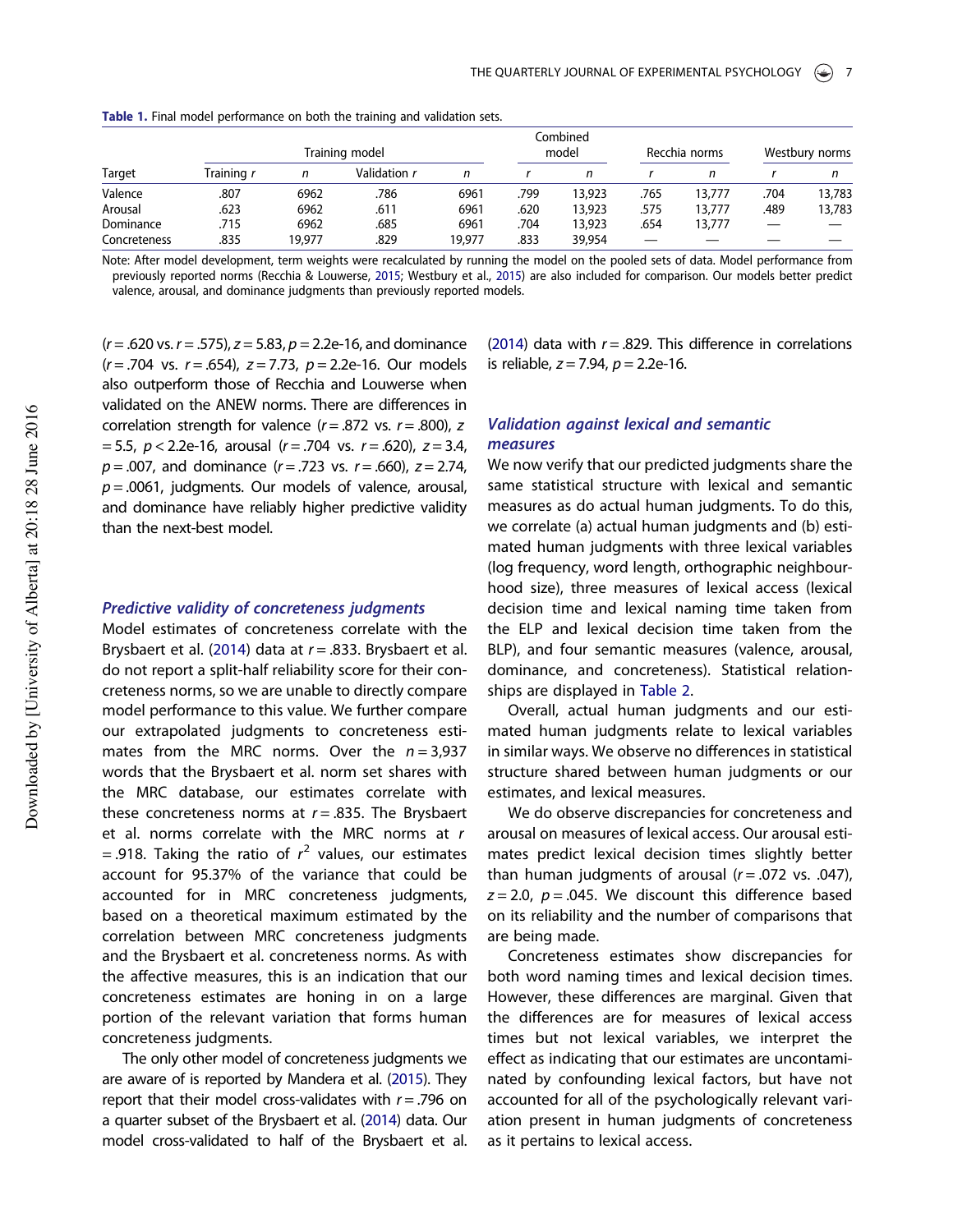|                         | Valence |              | Arousal |              |              | Dominance    |         | Concreteness    |  |
|-------------------------|---------|--------------|---------|--------------|--------------|--------------|---------|-----------------|--|
| Predicted variables     | Human   | Model        | Human   | Model        | Human        | Model        | Human   | Model           |  |
| Lexical variables (ELP) |         | $n = 12.707$ |         | $n = 12.707$ |              | $n = 12.707$ |         | $n = 23.391$    |  |
| Log frequency           | .188    | .178         | .031    | .024         | .170         | .186         | .137    | .124            |  |
| Word lenath             | $-.029$ | $-.037$      | .109    | .094         | $-.040$      | $-.038$      | $-.341$ | $-.337$         |  |
| Orthographic n          | .015    | .009         | $-.094$ | $-.081$      | .034         | .034         | .208    | .201            |  |
| Lexical access (ELP)    |         | $n = 12,707$ |         | $n = 12,707$ | $n = 12,707$ |              |         | $n = 23,391$    |  |
| Lexical decision times  | $-.176$ | $-.174$      | .047    | $.072*$      | $-.179$      | $-.184$      | $-.241$ | $-.211***$      |  |
| Naming times            | $-.122$ | $-.117$      | .053    | .061         | $-.134$      | $-.130$      |         | $-.238 - .217*$ |  |
| Lexical access (BLP)    |         | $n = 7,819$  |         | $n = 7,819$  |              | $n = 7,819$  |         | $n = 12,868$    |  |
| Lexical decision times  | $-.189$ | $-.177$      | $-.048$ | $-.046$      | $-.177$      | $-.187$      | $-.067$ | $-.013*$        |  |
| Semantic variables      |         | $n = 13,793$ |         | $n = 13.793$ |              | $n = 13.793$ |         | $n = 33,973$    |  |
| Valence                 |         |              | $-.181$ | $-.274***$   | .718         | $.733*$      | .089    | .103            |  |
| Arousal                 | $-.181$ | $-.212*$     |         |              | $-.176$      | $-.25***$    | $-.167$ | $-.177$         |  |
| Dominance               | .718    | $.652***$    | $-.176$ | $-.279***$   |              |              | .011    | .031            |  |
| Concreteness            | .089    | .11          | $-.167$ | $-.173$      | .011         | .032         |         |                 |  |

Table 2. Correlation strength between human judgments and estimations for three lexical variables, three measures of lexical access, and four semantic variables.

Notes: Cases where human judgments and estimations differ in their strength of relationship to lexical variables are marked. BLP, British Lexicon Project; ELP, English Lexicon Project.

\* $p < .05$ . \*\* $p < .005$ . \*\*\* $p < .0005$ .

Our extrapolated judgments do show evidence of semantic contamination. Model estimates of valence are more strongly related to human judgments of arousal and less strongly related to human judgments of dominance than actual human judgments of valence are. Likewise, model estimates of both arousal and dominance are more strongly related to human judgments of affect than expected.

To our knowledge, the only other researchers performing this type of validation procedure for estimates of human judgments are Mandera et al. (2015). They find that their estimates of human judgments are highly contaminated by lexical variables. Although

we do find some evidence of contamination (particularly with affective variables), that contamination is not nearly as pronounced as what is reported by Mandera and colleagues. In the case of concreteness judgments, our estimates show no indication of contamination from either lexical of semantic characteristics.

To further assess the relative quality of our extrapolated norms, we downloaded the norms of Recchia and Louwerse (2015) and Westbury et al. (2015) and applied the above validation procedure to each set. Results can be found in Table 3. Variables from both norm sets show reliable contamination from both lexical and semantic variables. Word frequency, concreteness, and dominance judgments appear to be

Table 3. Correlation strength between human judgments and their estimations (Recchia & Louwerse, 2015; Westbury et al., 2015) for three lexical variables, three measures of lexical access, and four semantic variables.

|                         | Recchia and Louwerse (2015) norms |              |         |              |           |              |              | Westbury et al. (2015) norms |              |              |  |
|-------------------------|-----------------------------------|--------------|---------|--------------|-----------|--------------|--------------|------------------------------|--------------|--------------|--|
|                         | Valence                           |              | Arousal |              | Dominance |              | Valence      |                              | Arousal      |              |  |
| Predicted variables     | Human                             | Model        | Human   | Model        | Human     | Model        | Human        | Model                        | Human        | Model        |  |
| Lexical variables (ELP) |                                   | $n = 12.703$ |         | $n = 12,703$ |           | $n = 12,703$ |              | $n = 12,691$                 | $n = 12,691$ |              |  |
| Log frequency           | .188                              | $.235***$    | .031    | $-.033***$   | .170      | .279***      | .188         | $.100***$                    | .030         | .040         |  |
| Word length             | $-.029$                           | $-.026$      | .109    | $.226***$    | $-.040$   | $-.053$      | $-.030$      | $-.021$                      | .109         | $.072**$     |  |
| Orthographic n          | .015                              | 1.038        | $-.094$ | $-.162***$   | .034      | $.068*$      | .016         | $-.003$                      | $-.094$      | $-.063*$     |  |
| Lexical access (ELP)    |                                   | $n = 12.703$ |         | $n = 12,703$ |           | $n = 12.703$ |              | $n = 12.691$                 |              | $n = 12,691$ |  |
| Lexical decision times  | $-.176$                           | $-.181$      | .047    | $.124***$    | $-.179$   | $-.221***$   | $-.177$      | $-.126***$                   | .048         | .063         |  |
| Naming times            | $-.122$                           | $-.138$      | .053    | $.128***$    | $-.134$   | $-.170***$   | $-.123$      | $-.080***$                   | .053         | .051         |  |
| Lexical access (BLP)    |                                   | $n = 7.827$  |         | $n = 7.827$  |           | $n = 7,827$  |              | $n = 7,819$                  |              | $n = 7,8197$ |  |
| Lexical decision times  | $-.189$                           | $-.191$      | $-.048$ | $.005***$    | $-.177$   | $-.237***$   | $-.19$       | $-.104***$                   | $-.048$      | $.019***$    |  |
| Semantic variables      |                                   | $n = 13,777$ |         | $n = 13,777$ |           | $n = 13.777$ | $n = 13,783$ |                              |              | $n = 13,783$ |  |
| Valence                 |                                   |              | $-.181$ | $-.289***$   | .718      | .707         |              |                              | $-.183$      | $-.278***$   |  |
| Arousal                 | $-.181$                           | $-.194$      |         |              | $-.176$   | $-.224***$   | $-.183$      | $-.182$                      |              |              |  |
| Dominance               | .718                              | $.613***$    | $-.176$ | $-.274***$   |           |              | .718         | $.592***$                    | $-.178$      | $-.267***$   |  |
| Concreteness            | .089                              | $.123***$    | $-.167$ | $-.322***$   | .011      | $.092***$    | .095         | $.065***$                    | $-.167$      | $-.308***$   |  |

Notes: Cases where human judgments and estimations differ in their strength of relationship to lexical variables are marked. BLP, British Lexicon Project; ELP, English Lexicon Project.

 $**p* < .05.$   $**p* < .005.$   $**p* < .0005.$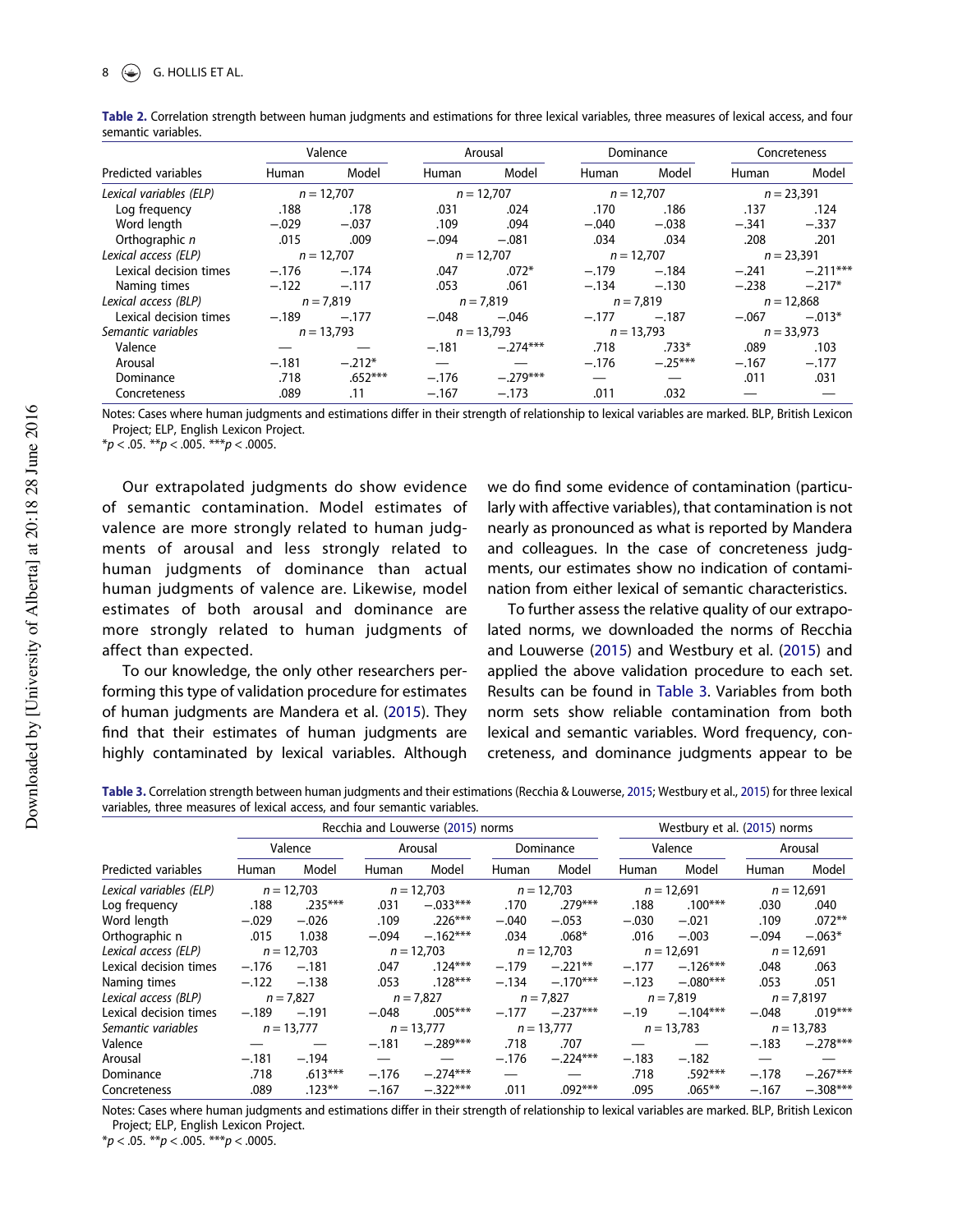the most consistently influential source of contamination. We conclude that our attempts at estimating human judgments is a marked improvement over previous attempts. This is evidenced both by a reduction in contamination from extraneous variables and as an improvement in the predictive validity of human judgments.

# Combining models

We were curious whether our norms are strictly better than previous reported norm sets, or whether different extrapolated norm sets are honing in on different aspects of human judgments. We built two regression models to predict human judgments for each of valence, arousal, and dominance: one using just our extrapolated values, and one using both our extrapolated values and those provided by Recchia and Louwerse (2015). In each case, the model using both extrapolated norms better predicted human judgments than the model using just our extrapolated norms [for all F (1,13757),  $p = 2.2e-16$ ]. Combined predictions correlated with valence at  $r = .836$ , arousal  $r = .655$ , and dominance  $r = .731$ . Including the Westbury et al. (2015) norms did not substantially improve predictions of affective measures.

Our extrapolated norms of human judgments are improvements to previously reported extrapolated norms. However, they are not strictly superior. Combining estimation methods and/or identifying new methodologies is a direction for future research.

#### Adding lexical predictors

We additionally constructed models including lexical variables (word length, log frequency, orthographic neighbourhood size) as predictors for human judgments. The resulting lexical-based extrapolations better predicted human judgments than the skip-gram-only models by a marginal amount: valence  $r = .801$ ; arousal  $r = .631$ ; dominance  $r = .708$ ; concreteness  $r = .861$ (compare to Table 1). However, in all cases, this introduced contamination by said lexical variables. As an example, for valence, lexical-based extrapolations correlated with log frequency at  $r = .258$ , word length at  $r = -.086$ , and orthographic neighbourhood size at  $r = .049$ . These lexical-based extrapolated values more strongly correlate with lexical properties than actual human judgments (Table 2). We do not include lexical predictors in our final extrapolated values.

# **Discussion**

Stimulus norms are of important and varied use to psychological research. However the investment of time, labour, and money required to compile norm sets makes it challenging to engage in these activities on a large scale. Crowd-sourcing data collection can go a long way to ease the burdens of compiling norms. However, even brute-force approaches are fundamentally ill equipped to the problem considering the scope and variety of language use.

Extrapolation from computational models of semantics may help address the tractability problem inherent in brute-force approaches to compiling psychological norm sets. This is a particularly promising possibility, given the major recent advances that the field of semantic modelling is seeing. We add to this body of literature by presenting a new methodology for extrapolating human judgments that provides estimates with high predictive validity and low contamination from extraneous variables. We release an extrapolated norm set with entries for 78,286 words. We also provide software that enables users to extrapolate human judgments of valence, arousal, dominance, and concreteness for up to three million words and short phrases.

# Experiment 2

A fair question is, what is the point of having such massively large norm sets in the first place? Psychology has done just fine with norms of a few thousand words so far. Even if that were true, larger norm sets means better granularity and choice when controlling stimulus properties. That choice enables psychological research to expand its scope and precision of operation.

Another argument is that large norm sets open up qualitatively new lines of research within psychology. For example, the emerging trend of megastudies in psycholinguistic research has proven to be illuminating about numerous factors that affect lexical access (Balota et al., 2007; Keuleers, Diependaele, & Brysbaert, 2010; Keuleers et al., 2012). However, this approach is predicated on using regression over large quantities of data points (tens of thousands). Producing large norm sets helps cultivate possibilities for large-scale modelling studies of lexical access.

Large norm sets also allow language research to begin grappling with more complex textual units. Psycholinguistic research tends to treat the word unit as if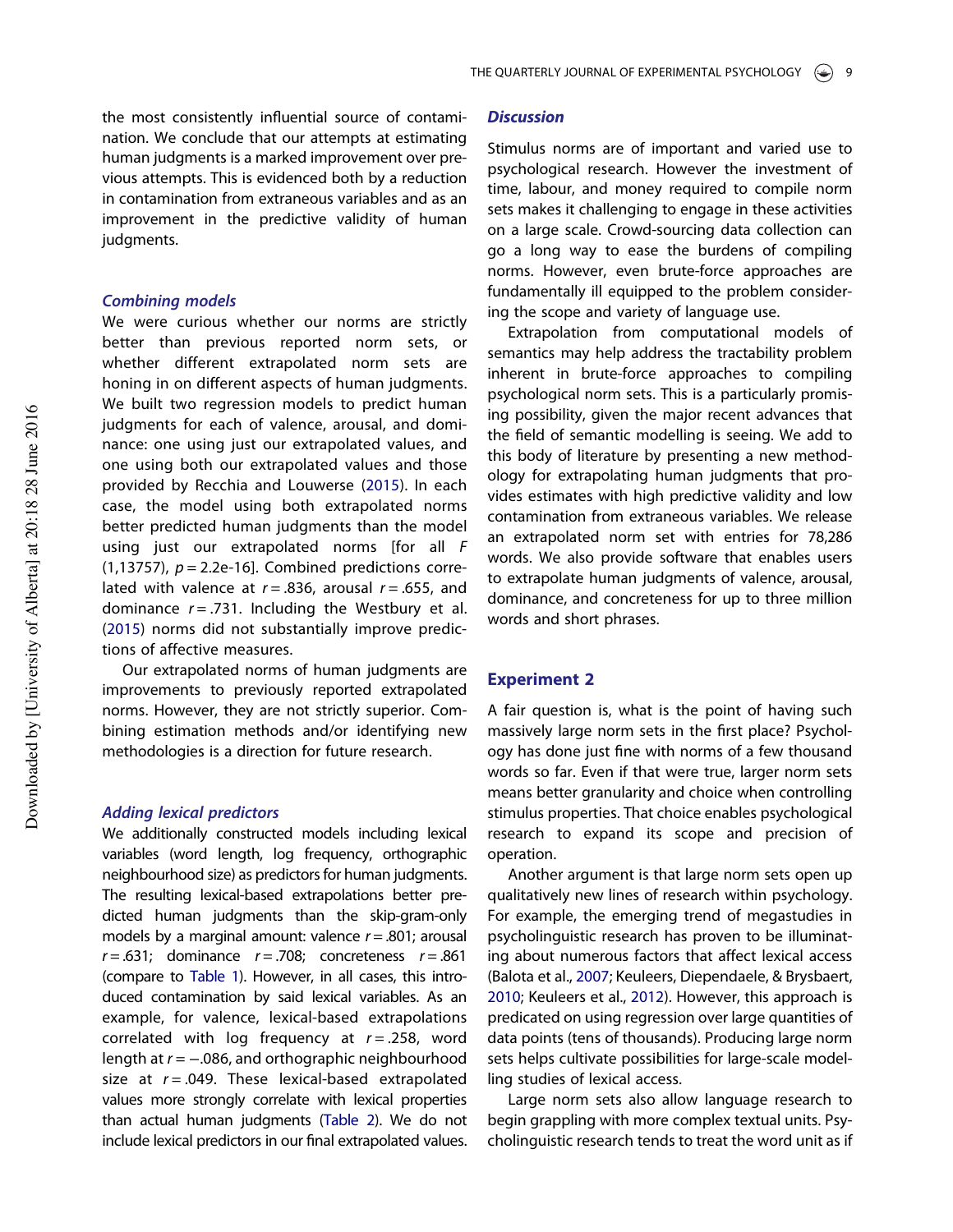it is a privileged level of analysis from which principles about linguistic acts more generally can be inferred. However, it has been pointed out that pervasive effects seen in word reading, like effects of word frequency, may not exist for connected text reading (Wallot, Hollis, & van Rooij, 2013), and that connected text reading may be functioning in a qualitatively different way than we infer from standard research paradigms within psycholinguistics (Wallot, 2014; Wallot et al., 2013). These discrepancies motivate an involved study of more realistic reading acts than are traditionally seen in the laboratory. But that necessarily introduces more variability in the linguistic environment and word use. Very large norm sets will be essential for beginning to quantify the semantic properties of larger textual units like sentences, articles, or books.

Large norm sets also allow psychologists to begin grappling with applied problems of language use and comprehension. For instance, there is a growing demand from companies to be able to use user-generated content (e.g., product reviews, social media posts) to infer customer feelings and responses to products. To be able to process customer feelings towards products at volume, automated methods need to be developed that enable researchers to identify the types and strengths of reactions that consumers have towards products.

Such research problems fall within the domain of sentiment analysis (see Liu, 2015, for introduction). Sentiment analysis is concerned with recognizing the presence of personal feelings (typically within text) and accurately labelling those feelings. Sentiment analysis is challenging for numerous reasons. First, it often has to infer affective content from complex, error-prone, open-ended texts. For this reason, large dictionaries that map words to affective properties are often valuable. Second, it needs to identify the presence of sentiment. This is referred to as the subjective/objective problem. Compare "three people killed in fire" to "three people were killed in a fire today". Although both passages contain similar affect, the first is expressing a fact whereas the second is expressing a sentiment.

The problem of distinguishing subjective from objective passages is much harder than the problem of recognizing the type of affect that is present (Pak & Paroubek, 2010). For this reason, the majority of research on sentiment analysis has so far focused on the simpler problem of inferring the affective component of real-world texts that express a sentiment.

The ANEW norms are a popular resource for aiding in the categorization of sentiment affect (Staiano & Guerini, 2014). However, because of its small size, the ANEW norm set is of limited use. The ANEW norms become particularly limiting when dealing with short, informal messages (e.g., social media posts; Go, Bhayani, & Huang, 2009), which may not contain any words referenced in the ANEW norms due to the brevity of message, or because of the presence of speech patterns that are idiosyncratic to particular social media platforms.

Large sets of extrapolated human judgments may therefore have an important role to play in sentiment analysis. We compare three norm sets (ANEW; Warriner et al., 2013, henceforth Warriner et al.; and the norms introduced here, henceforth Hollis et al.) on their ability to be used to categorize sentiment affect on two benchmark corpora: one containing 1000 high-valence sentiment and 1000 low-valence sentiment movie reviews and another containing over 1.6 million Twitter posts of both high- and lowvalence sentiment.

#### **Method**

#### Sentiment corpora

The movie reviews corpus (introduced in Pang & Lee, 2004) contains 2000 entries harvested from internet movie review sites. Half contain positive reviews (accompanying "thumbs up" on review), and the other half contain negative reviews (accompanying "thumbs down" on review). Each review contains one or more paragraphs of text. The reviews were preprocessed to strip out nonlinguistic characters and to convert all text to lower case.

The Twitter corpus (introduced in Go et al., 2009) contains a 1.6 million tweet training set and a 359 tweet validation set. The training set was constructed and labelled by harvesting twitter posts that contained emoticons. Emoticons are a marker for the presence of subjective sentiment rather than objective fact. Twitter posts were categorized as high or low valence based on the type of emoticon in the post. For example, :), :-), and :-D would all result in a categorization of high-valence sentiment, whereas :(, :-(, and >:( would result in a categorization of low-valence sentiment. The Twitter corpus was preprocessed to strip out all hashtags, emoticons, and URLs. Posts were also converted to lower-case text.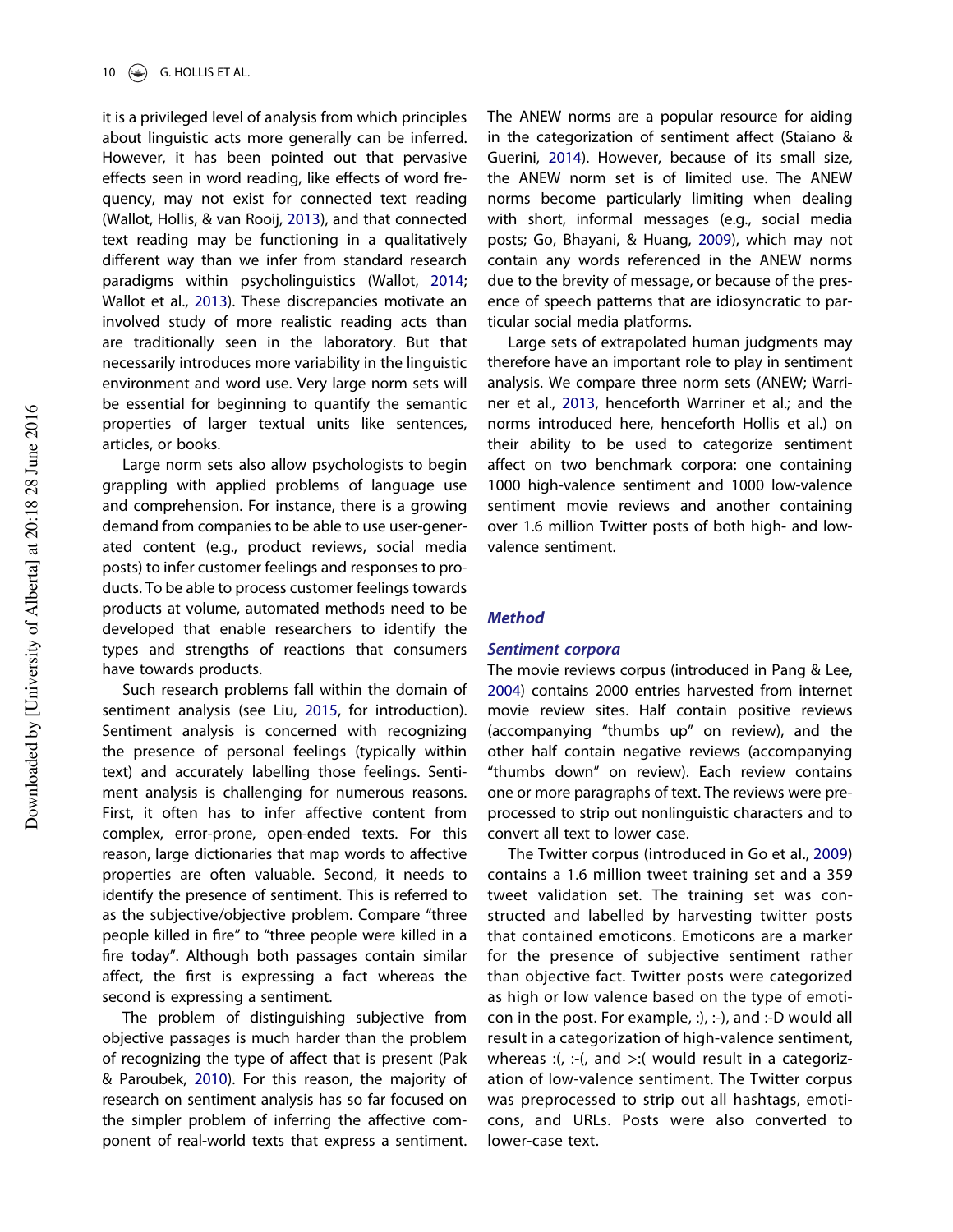Emoticons are noisy labels for the presence and type of sentiment. To get an accurate measure of the quality of a classifier trained on such data, its performance would need to be assessed on a separate dataset with less noisy labelling of sentiment. Go et al. (2009) provide a validation set of 359 twitter posts (split between low/high-valence sentiment) that were annotated by hand. All reported measures of model performance pertaining to the Twitter sentiment corpus are in reference to this validation set.

# Model construction

For each corpus, logistic regression classifiers were constructed to group data into categories of highvalence sentiment and low-valence sentiment. Classifiers were built using one of the three affective norm sets noted above: the ANEW norms, the Warriner et al. norms, and our newly extrapolated Hollis et al. norms. Each classifier used only a single predictor variable. For the movie reviews corpus, the predictor was a measure of average valence (for all words available in each norm set) across adjectives and adverbs within the review. Previous research has demonstrated that sentiment is best recognized for long texts when only adjectives and adverbs are considered (Liu, 2015). Part of speech was marked using Python's natural language toolkit (nltk) package. The length restrictions on tweets prevented the use of such an approach; tweet valence was estimated as an average over all words within the tweet that also had an entry in the norm set being used.

# **Results**

Classification accuracies using the ANEW norms, the Warriner et al. norms, and the Hollis et al. norms, respectively, were 56.17%, 65.05%, and 68.85% for movie reviews, and 52.92%, 72.70%, and 77.43% for tweets. The norms we have introduced here were superior to the ANEW and Warriner et al. norms at providing sentiment classifications for both movie reviews and tweets (all chi-squared  $p < .05$ ).

A likely reason why our norms are superior to the Warriner and ANEW norms at providing sentiment classifications is the fact that our norms have entries for a larger set of words. When dealing with real-world text, this breadth provides a larger coverage of the text to be modelled. Another way to assess the quality of norms is by first reducing each norm set to the set of words that overlap between all norm sets. There are  $n = 1026$  words that are present in all three norm sets. There are  $n$ = 13,793 words that are present in both the Warriner et al. norms and the Hollis et al. norms. We developed a new set of models from our three norm sets, restricting the models to only using entries for these two subsets of words. Data are presented in Figures 1 and 2 for the movie reviews and Twitter corpus, respectively.

There are no reliable statistical differences in classification performance between the best and worst performing model using the  $n = 1,026$ subsets (Hollis et al. 56.62% vs. Warriner et al. 54.85%),  $\chi^2 = 1.17$ ,  $p = .28$ , to classify movie reviews. There is no reliable difference between the Hollis et al. and Warriner et al. norms when using the  $n = 13,793$  subsets (Hollis et al. 67.70%) vs. Warriner et al. 65.05%),  $\chi^2$  = 3.03,  $p$  = .08, to classify movie reviews. Likewise, there is no difference between the best and worst performing model using the  $n = 1,026$  subsets (ANEW 52.92% vs. Hollis et al. 49.30%),  $\chi^2$  = 0.80,  $p = .37$ , to classify tweets, nor is there a reliable difference between the Hollis et al. and Warriner et al. norms when using the  $n = 13,793$  subsets (Warriner et al. 72.70% vs. Hollis et al. 70.19%),  $\chi^2$  = 0.43, p = .51, to classify tweets. For the purposes of sentiment classification, each of the three norm sets are providing equal-quality affect estimates for words. However, due to their larger coverage of the English language, our norms provide overall superior classification accuracy for text sentiment.

#### **Discussion**

We demonstrate that, for the purposes of sentiment classification, our reported norms provide estimates of valence that are comparable in quality to both the ANEW and Warriner et al. norms. However, due to its larger size, our norm set allows for more complete coverage of realworld text and consequently produces higher accuracy classifications of the sentiment component of movie reviews and tweets.

# General discussion

Our reported research has two main contributions. First, we demonstrate that the difficulties inherent in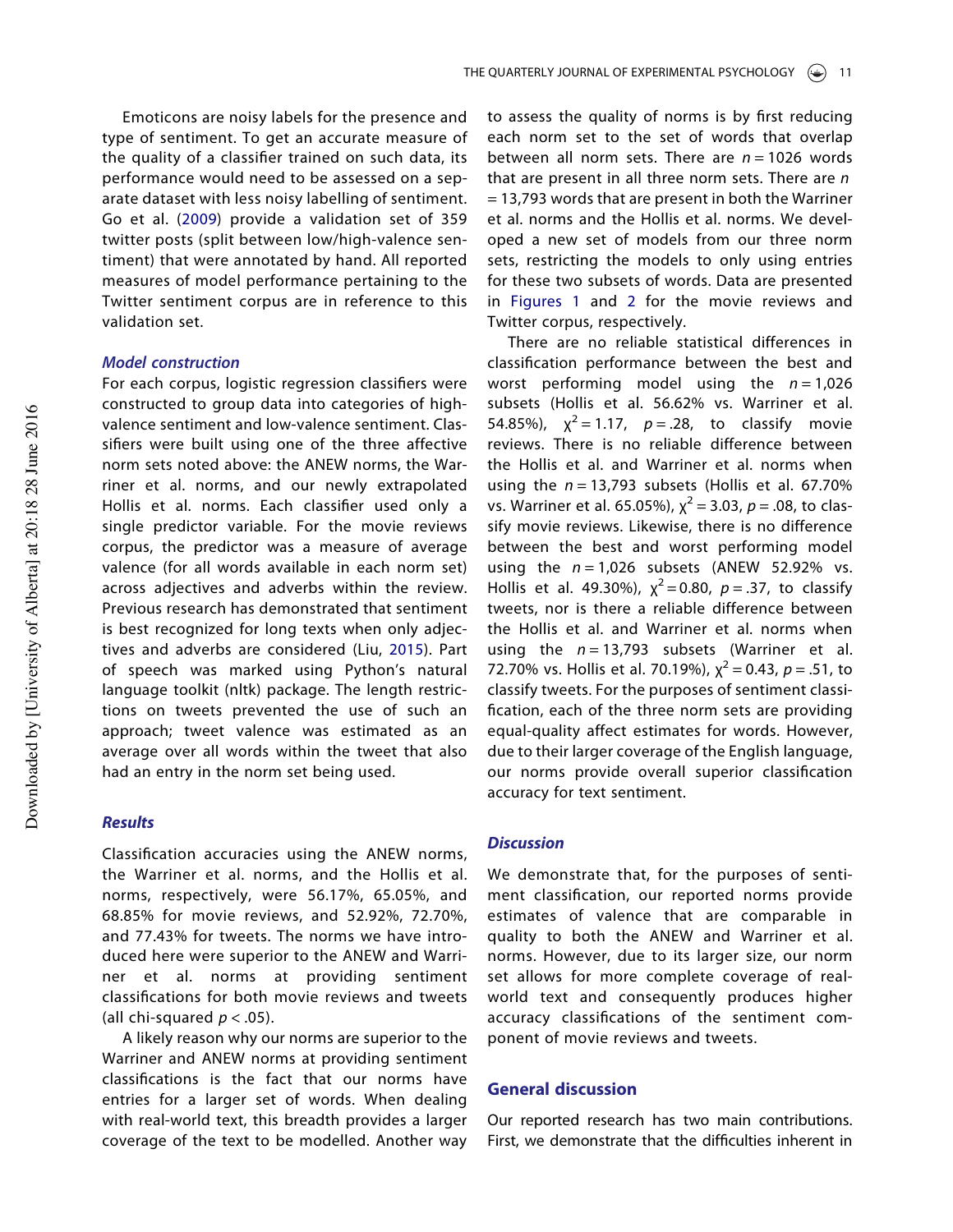

Figure 1. Accuracy for classifying movie reviews as "thumbs up" or "thumbs down" using valence estimates of words derived from the ANEW, Warriner, Kuperman, and Brysbaert (2013), or Hollis, Westbury, and Lefsrud affective norm sets. Classifiers were built using logistic regression with a single input variable of aggregate document valence. (A) Classification accuracies for each norm set, using all entries contained within that norm set. Error bars are 95% confidence intervals. (B) Classification accuracies for each norm set, restricted to only include words that have overlap with the other norm sets.



Figure 2. Accuracy for classifying tweets as containing positive or negative sentiment using valence estimates of words derived from the ANEW, Warriner, Kuperman, and Brysbaert (2013), or Hollis, Westbury, and Lefsrud affective norm sets. Classifiers were built using logistic regression with a single input variable of aggregate tweet valence. (A) Classification accuracies for each norm set, using all entries contained within that norm set. Error bars are 95% confidence intervals. (B) Classification accuracies for each norm set, restricted to only include words that have overlap with the other norm sets.

extrapolating human semantic judgments from cooccurrence models can be mitigated with new methodologies. Although the error component of our affect extrapolations do still show evidence of slight contamination from other affect measures, our reported

estimates of human judgments are an improvement in terms of both predictive validity and error composition over other attempts at extrapolating human judgments using similar validation procedures. Our extrapolations of concreteness judgments appear to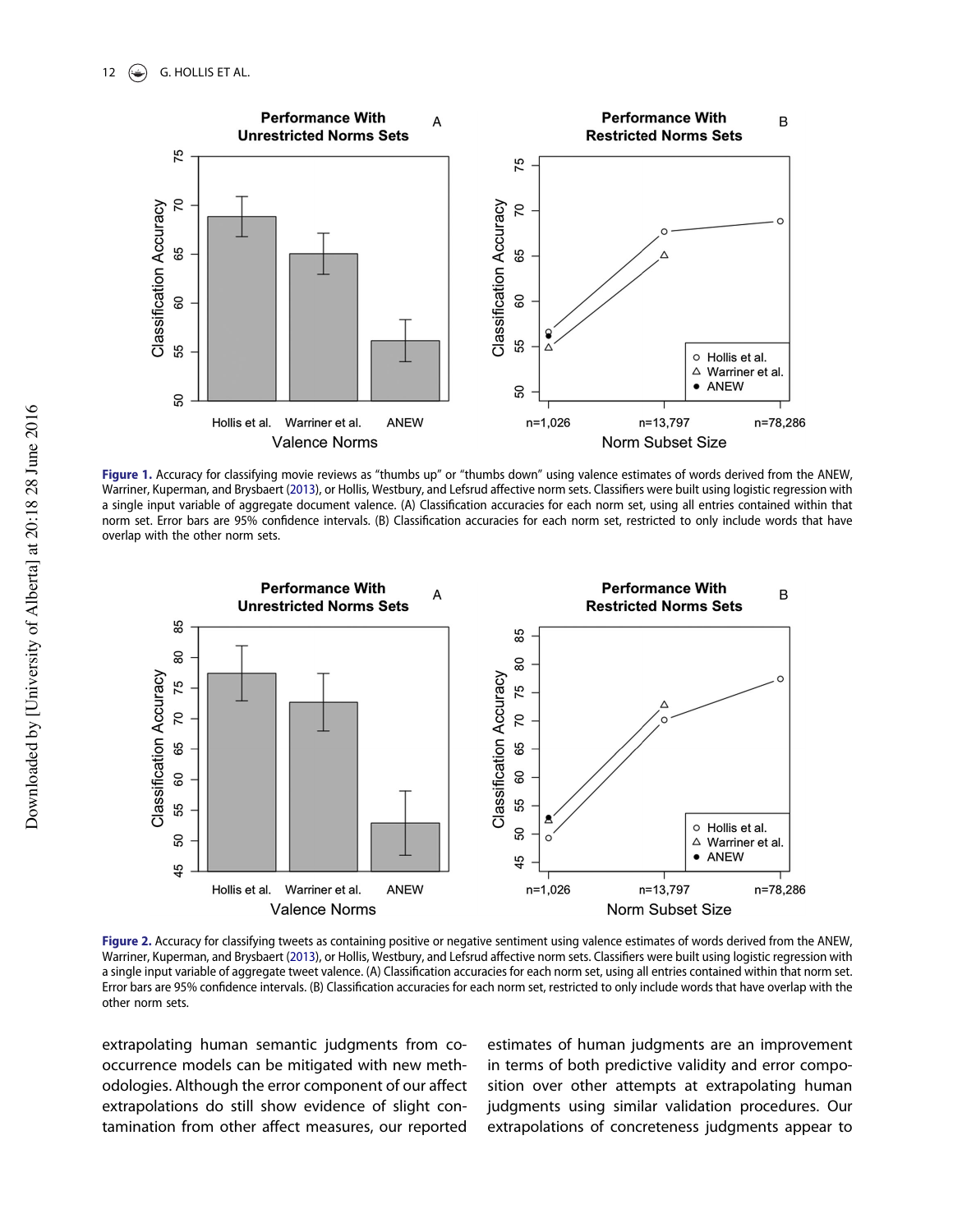be free of contamination from both semantic and lexical properties.

Second, we provide a very large norm set based on our extrapolations ( $n = 78,286$ ). Not only is this the largest extrapolated norm set to date, it is also the highest quality extrapolated norm sets as assessed by multiple validation criteria. We further provide software for interested parties to generate their own estimates for up to three million unique words and short phrases. In Experiment 2, we demonstrate the value of large extrapolated norm sets for researchers interested in the classification of text sentiment.

In Experiment 1, we observe increased predictive validity of human judgments when our extrapolations are combined with those of Recchia and Louwerse (2015). This motivates a search for improved or combined methodologies for extrapolating human semantic judgments.

Another area where future work can be directed is with the study of human processing of larger textual units. Recent work has demonstrated that the way people process connected texts is different from the way they process isolated words; variables known to exert a large influence in single word recognition may have little or no influence during connected text reading (Wallot, 2014; Wallot et al., 2013). This motivates a comparison of findings observed in paradigms using the presentation of single words (e.g., lexical decision, naming experiments) to findings observed using the presentation of larger bodies of coherent text (e.g., connected text reading). However, in order to conduct such research, methods need to be available for quantifying properties of larger units of text. The results of Experiment 2 support the claim that our present work is a step towards quantifying semantic properties of large units of connected text.

There are probably multiple converging reasons as to why our extrapolated norms are superior to previously reported norm sets. There are also considerations for constructing high-quality extrapolated norms that go beyond our current analysis. Here we discuss some of these considerations.

Previous extrapolated norm sets have used lexical properties like frequency and length for extrapolation of human judgments (e.g., Mandera et al., 2015; Recchia & Louwerse, 2015). Intuitively, extrapolated judgments will become contaminated by lexical properties if lexical properties are used during extrapolation. Since we do not extrapolate based off lexical properties, our norms avoid this source of contamination. Employing validation criteria like those laid out here and in Mandera et al. (2015) will help guard against such contamination.

While we use a different methodology for extrapolating human judgments from that of previous researchers, our materials also differ from those of previous researchers: We rely on word vectors trained by a different learning algorithm as well as a different training corpus for learning word vectors. Either of these factors may have contributed to, or accounted for, the advancements we observe. The corpus our word vectors were built on contained a selection of news articles on world events. It contains content that general persons have some degree of topical knowledge on. We would probably have different results if our word vectors were trained on, for instance, literary texts, textbooks, or texts from internet discussion groups. These contexts have variations in word use and, consequently, pick up on different aspects of semantics. We reran our analysis using word vectors constructed from a 900-million word Wikipedia snapshot downloaded in 2010 (Shaoul & Westbury, 2010b). We observed decrements in predictive validity of approximately 3% variance accounted for, for each of our extrapolated judgments. Corpus quality is a consideration for training co-occurrence models of semantics. Corpus quality is probably influenced by a combination of size and register—that is, the nature of its content and its relevance to human knowledge and experience (see Brysbaert et al., 2011; Brysbaert & New, 2009).

It is possible that learning algorithms used to construct word vectors produce representations that have differential applicability to extrapolating human judgments. In particular, it may be the case that the skip-gram architecture is superior to co-occurrence architectures because the skip-gram model's focus on prediction forces it to make fine-grained discriminations that are ignored by the purely associationist co-occurrence models (see Rescorla, 1988). By their very nature, co-occurrence models record all co-occurrences, whether those co-occurrences are discriminatively relevant to a target word's context (and, by extrapolation, that word's meaning) or not. For example, the word "red" may co-occur with the word "ball" but since the word "red" occurs with many other words, and (more to the point) the word "ball" is modified by many other adjectives (including many that are more discriminative of the word's context/meaning, like "tennis", "bouncy", or "soccer"), the word "red" is not a probable guess for the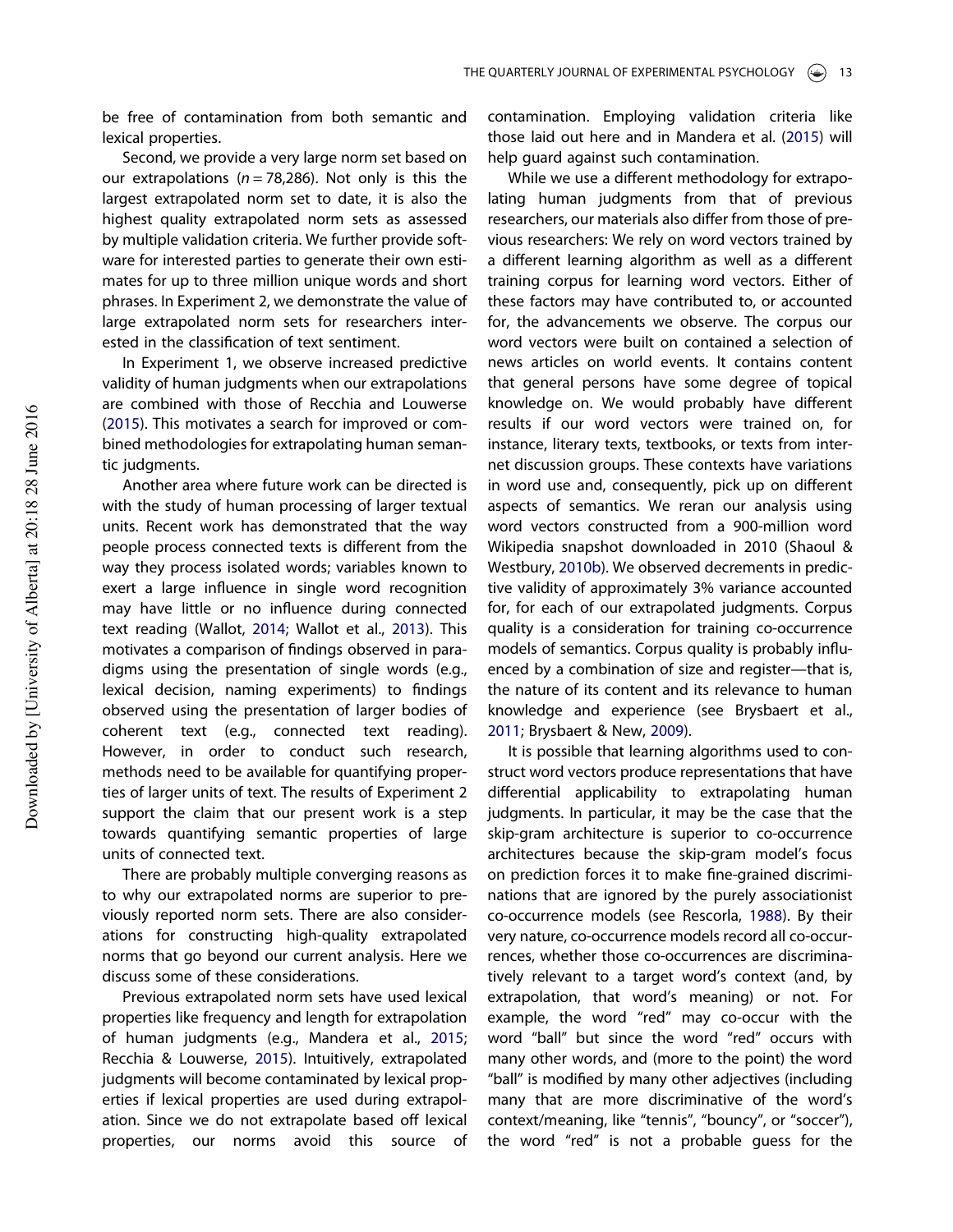context of the word "ball". Since the skip-gram architecture is designed to predict each target word's context, it must by its very nature discriminate between words that are likely to be discriminative of that context ("tennis", "bouncy", or "soccer") and "noise" words that co-occur with that target word without being likely to be predicted by it (in this example, "red"). In sum, in associationist co-occurrence models, some recorded co-occurrences are unavoidable noise that are not useful for discriminating the target word, while the discriminative skip-gram model is explicitly designed to minimize that noise.

We were unable to test for the effect of learning algorithm in this research; the vectors we used are freely available online, but they were trained on a proprietary corpus. Thus, we are unable use the same corpus with a different learning algorithm to construct word vectors. Comparing the relative effectiveness of different learning algorithms for extrapolating human judgments should be addressed in future research. Such comparisons additionally provide a good context for testing the relative psychological merits of the various co-occurrence models of semantics (e.g., Durda & Buchanan, 2008; Hofmann et al., 2011; Jones & Mewhort, 2007; Landauer & Dumais, 1997; Lund & Burgess, 1996; Mikolov, Chen, et al., 2013; Rhode et al., 2007; Shaoul & Westbury, 2006, 2010a, 2011).

There are various ways to extrapolate human judgments. One of the contributions of this work is the introduction of one such method: regressing dimensions from word vector representations onto human judgments. Most research up to this point has instead relied on techniques one step removed from actual semantic representations in co-occurrence models—similarities to seed words (e.g., Westbury et al., 2015) or inferring based on properties of neighbours (e.g., Bestgen & Vincze, 2012; Mandera et al., 2015; Recchia & Louwerse, 2015). A more thorough comparison of these methods is warranted. It is possible that there is one best method, or that separate methods are complementary and can be combined.

A final consideration on the quality of extrapolated judgments has to do with the size of the training set for making extrapolations. Mandera et al. (2015) demonstrate that larger training sets improve the quality of extrapolated judgments for most extrapolation methods they test. Although it is unlikely that training set size contributes to the improvements seen in our extrapolated values relative to other recent attempts (we use comparably smaller training

sets than Mandera et al., 2015; Recchia & Louwerse, 2015; Westbury et al., 2015), training set size still poses itself as a parameter consideration for future research on extrapolating human judgments. Extrapolated judgments will be most useful when only small datasets of human judgments are available. Developing methodologies that allow for high-quality extrapolation from thousands, rather than tens of thousands, of actual human judgments would be a useful step forward.

We are able to assert that our extrapolated judgments are an improvement over previously reported extrapolations. However, we are not able to say with certainty why. Improvements could be due to our extrapolation methodology, the corpus that word vectors were constructed from, the learning algorithm for constructing vectors, or interactions between these sources of difference from previous research. Further research will need to be conducted to better understand best practices for extrapolating human judgments. Such research is useful, as it can save researchers both time and money from having to collect large norm sets for human judgments of semantic variables.

We believe that extrapolated norms have the potential to be useful proxies for actual human judgments in "megastudies" approaches to language (e.g., Balota et al., 2007) and experimental work more generally. However, we note there are reasons why further validation of our norms may be necessary before such applications occur regularly. First, we point out that our three affective estimates all show slight contamination with other affective measures. Second, all three of our extrapolated affective measures correlate as strongly with measures of lexical access as actual human judgments but have lower inter-norm reliabilities with the ANEW or MRC norms than the training data. We presume this lower inter-norm reliability for extrapolated values is due to the fact that our norms are not fully capturing all of the systematic variation having to do with human judgments of affect (Experiment 1 results suggest that our norms are accounting for 95% of the relevant variation). But if this is the case, we should expect our norms to have slightly weaker correlations with measures of lexical access than actual human judgments. One interpretation is that the mild contamination from other affective measures increases the strength of relationship between our norms and measures of lexical access, cancelling the expected difference in relationship strength with measures of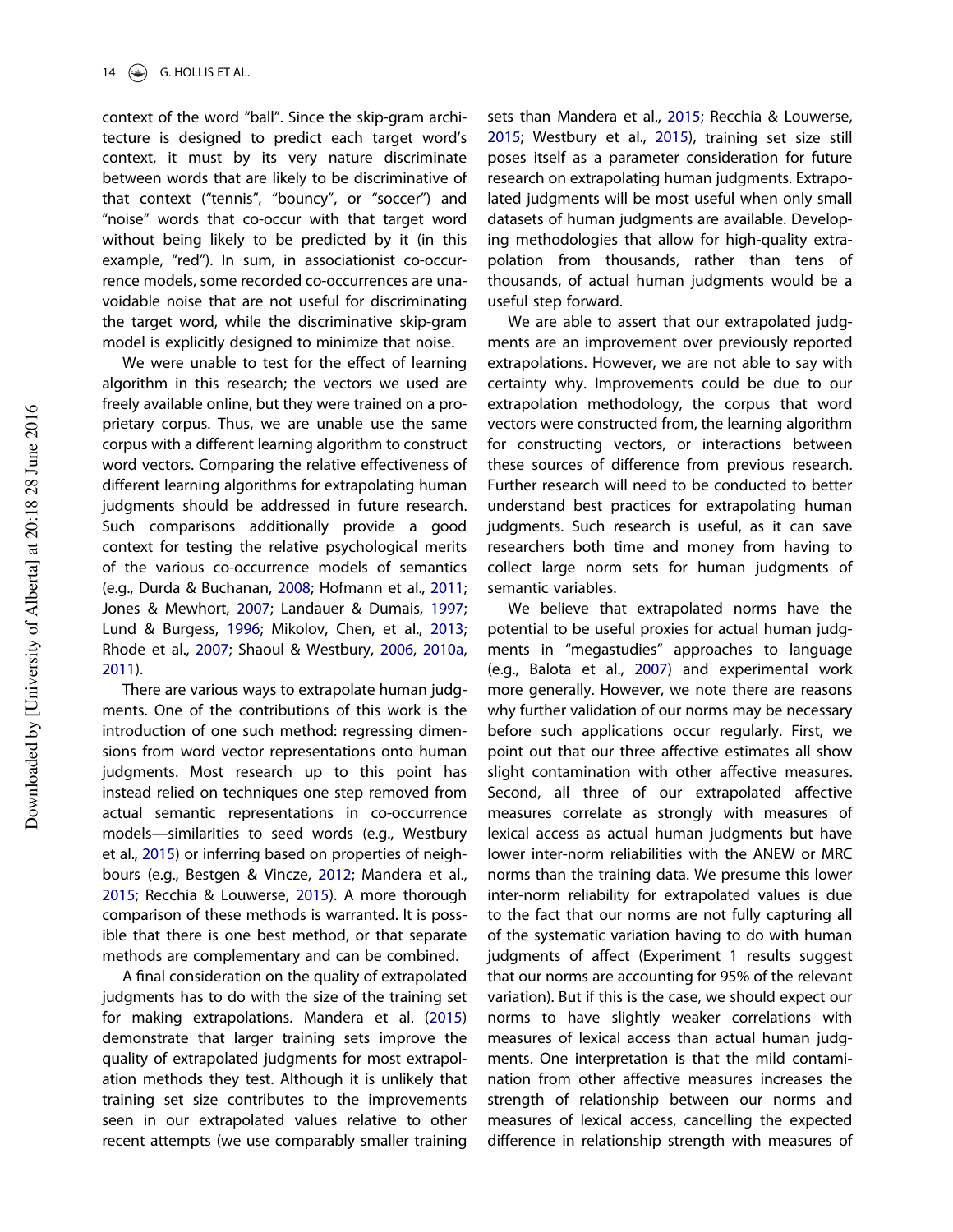lexical access. An alternate interpretation is that there are systematicities shared between separate norm sets of human judgments that have no bearing on human semantics or lexical access (e.g., due to biases in judgment introduced by rating scale response formats). The alternative interpretation is supported by results of Experiment 2; extrapolated norms performed equally well as actual human judgments for estimating text sentiment when vocabulary size was held constant.

Ultimately we believe that the first interpretation is the more prudent stance to take when considering these norms for use in experimental research. However, any contamination that does exist is probably mild and may be acceptable for research contexts where actual human judgments do not exist (e.g., proper nouns). Table 2 suggests these concerns apply more to our extrapolated measures of valence, arousal, and dominance than they do to our extrapolations of concreteness.

We note that there are reasons to doubt that human judgments must be considered the ideal gold standard for lexical research. Since human judgments are often unreliable, subject to many moderating variables (such as age, gender, or education), often correlated with many lexical variables, and totally opaque, we do not necessarily believe they serve as a good gold standard. In keeping with classical psychometric theory (as outlined in, e.g., Cronbach & Meehl, 1955), an argument can be made that psycholinguistic research is better off using predictors that are unambiguously defined than using opaque human judgments as predictors. Using human judgments as predictors amounts to correlating one unknown (the thing we are trying to explain) with another unknown (human judgments). The point of scientific explanation is surely not to simply correlate unknowns, but rather to map unknowns on to empirically accessible, unambiguously defined measures.

The accurate extrapolation of human judgments should not be considered an end-goal for research on lexical semantics. The more productive action would be to replace human judgments with unambiguous, empirically accessible measures. However, demonstrating that (a) human judgments can be accurately extrapolated, and (b) extrapolations can effectively stand in for human judgments when modelling other human decisions are both useful steps for learning what types of empirically accessible measures could replace such judgments. Until such time as a more empirically grounded framework of

understanding human semantics is posed, extrapolation becomes a useful pragmatic tool for researchers currently relying on human judgments as proxy for semantic measures. The work on extrapolating human judgments broadly construed points to cooccurrence models as being a useful framework for empirically grounding the study of semantics.

#### Acknowledgements

We thank two anonymous reviewers for helpful advice on an earlier draft of this manuscript.

#### Disclosure statement

No potential conflict of interest was reported by the authors.

# **ORCID**

Geoff Hollis D http://orcid.org/0000-0002-8922-1613

# **References**

- Abercrombie, H. C., Kalin, N. H., Thurow, M. E., Rosenkranz, M. A., & Davidson, R. J. (2003). Cortisol variation in humans affects memory for emotionally laden and neutral information. Behavioral Neuroscience, 117(3), 505–516.
- Adelman, J. S., Marquis, S. J., Sabatos-DeVito, M. G., & Estes, Z. (2013). The unexplained nature of reading. Journal of Experimental Psychology: Learning, Memory, and Cognition, 39(4), 1037–1053.
- Balota, D. A., Yap, M. J., Cortese, M. J., Hutchison, K. A., Kessler, B., Loftis, B., … Treiman, R. (2007). The english lexicon project. Behavior Research Methods, 39, 445–459.
- Bestgen, Y., & Vincze, N. (2012). Checking and bootstrapping lexical norms by means of word similarity indexes. Behavior Research Methods, 44(4), 998–1006.
- Bradley, M. M., & Lang, P. J. (1999). Affective norms for English words (ANEW): Instruction manual and affective ratings (pp. 1–45). Technical report C-1, the center for research in psychophysiology, University of Florida.
- Brysbaert, M., Buchmeier, M., Conrad, M., Jacobs, A. M., Bölte, J., & Böhl, A. (2011). The word frequency effect: A review of recent developments and implications for the choice of frequency estimates in German. Experimental Psychology, 58, 412–424.
- Brysbaert, M., & New, B. (2009). Moving beyond Kučera and Francis: A critical evaluation of current word frequency norms and the introduction of a new and improved word frequency measure for American English. Behavior Research Methods, 41(4), 977–990.
- Brysbaert, M., Warriner, A. B., & Kuperman, V. (2014). Concreteness ratings for 40 thousand generally known English word lemmas. Behavior Research Methods, 46(3), 904–911.
- Coltheart, M. (1981). The MRC psycholinguistic database. The Quarterly Journal of Experimental Psychology Section A, 33(4), 497–505.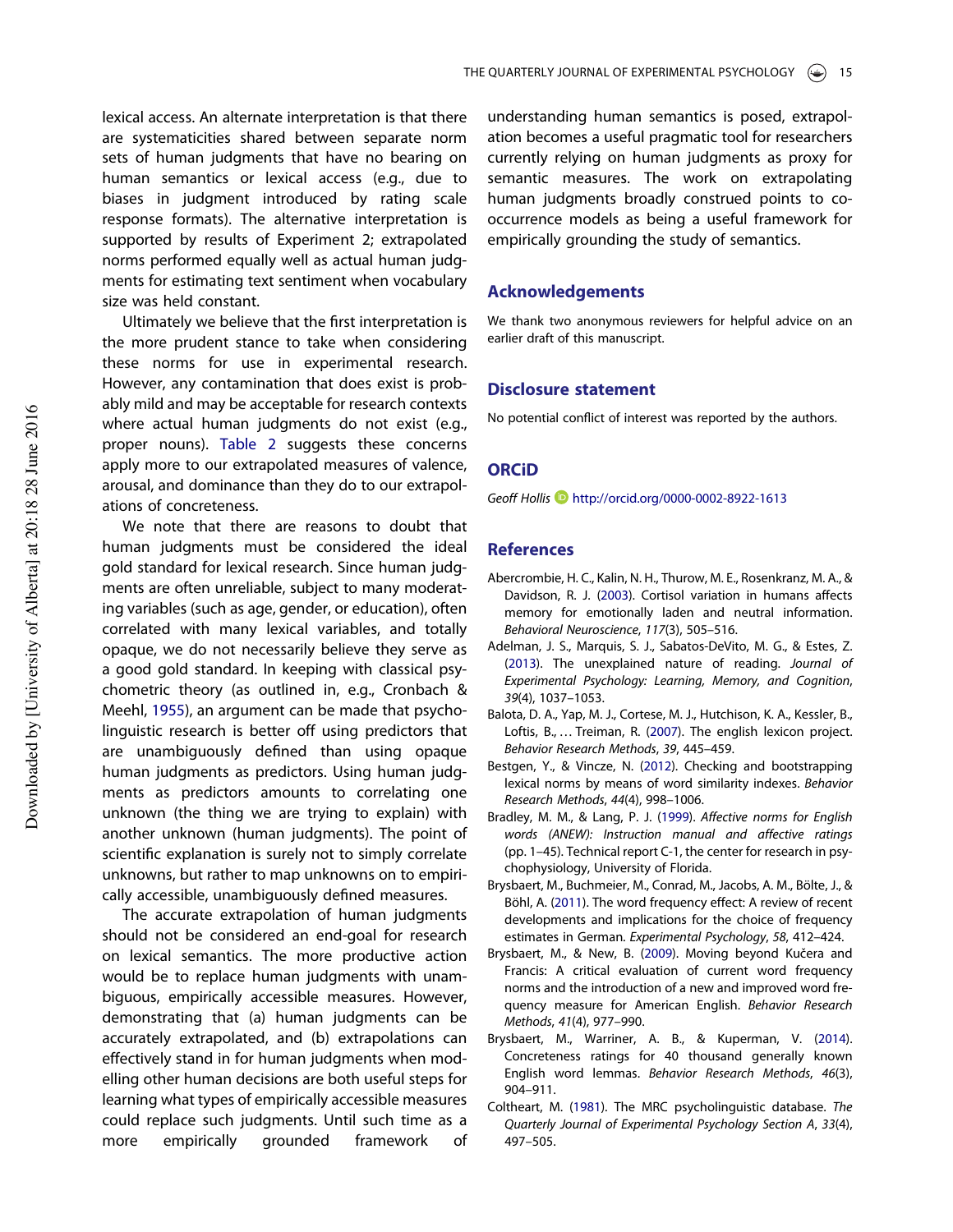- Cronbach, L. J., & Meehl, P. E. (1955). Construct validity in psychological tests. Psychological Bulletin, 52(4), 281–302.
- Durda, K., & Buchanan, L. (2008). WINDSORS: Windsor improved norms of distance and similarity of representations of semantics. Behavior Research Methods, 40(3), 705–712.
- Go, A., Bhayani, R., & Huang, L. (2009). Twitter sentiment classification using distant supervision. CS224N Project Report, Stanford, 1, 12.
- Goldberg, Y., & Levy, O. (2014). word2vec explained: Deriving Mikolov et al.'s negative-sampling word-embedding method. arXiv preprint arXiv:1402.3722.
- Hamann, S., & Mao, H. (2002). Positive and negative emotional verbal stimuli elicit activity in the left amygdala. Neuroreport, 13(1), 15–19.
- Hofmann, M. J., Kuchinke, L., Biemann, C., Tamm, S., & Jacobs, A. M. (2011). Remembering words in context as predicted by an associative read-out model. Frontiers in Psychology, 2, 252. doi:10.3389/fpsyg.2011.00252
- Hollis, G., & Westbury, C. (in press). The principals of meaning: Extracting semantic dimensions from co-occurrence models of semantics. Psychonomic Bulletin & Review. doi:10.3758/ s13423-016-1053-2
- Jones, M. N., & Mewhort, D. J. K. (2007). Representing word meaning and order information in a composite holographic lexicon. Psychological Review, 114, 1–37.
- Keuleers, E., Diependaele, K., & Brysbaert, M. (2010). Practice effects in large-scale visual word recognition studies: A lexical decision study on 14,000 Dutch mono-and disyllabic words and nonwords. Frontiers in Psychology, 1, 174. doi:10.3389/fpsyg.2010.00174
- Keuleers, E., Lacey, P., Rastle, K., & Brysbaert, M. (2012). The British lexicon project: Lexical decision data for 28,730 monosyllabic and disyllabic English words. Behavior Research Methods, 44 (1), 287–304.
- Kuperman, V., Stadthagen-Gonzalez, H., & Brysbaert, M. (2012). Age-of-acquisition ratings for 30,000 English words. Behavior Research Methods, 44(4), 978–990.
- Landauer, T. K., & Dumais, S. T. (1997). A solution to Plato's problem: The latent semantic analysis theory of acquisition, induction, and representation of knowledge. Psychological Review, 104(2), 211–240.
- Larsen, R. J., Mercer, K. A., & Balota, D. (2006). Lexical characteristics of words used in emotion Stroop studies. Emotion, 6, 62–72.
- Larsen, R. J., Mercer, K. A., Balota, D. A., & Strube, M. J. (2008). Not all negative words slow down lexical decision and naming speed: Importance of word arousal. Emotion, 8(4), 445–452.
- Levy, O., & Goldberg, Y. (2014). Neural word embedding as implicit matrix factorization. In Z. Ghahramani, M. Welling, C. Cortes, N. D. Lawrence, & K. Q. Weinberger (Eds.), Advances in neural information processing systems 27 (pp. 2177–2185). Cambridge, MA: MIT Press.
- Liu, B. (2015). Sentiment analysis: Mining opinions, sentiments, and emotions. New York, NY: Cambridge University Press.
- Lodge, M., & Taber, C. S. (2005). The automaticity of affect for political leaders, groups, and issues: An experimental test of the hot cognition hypothesis. Political Psychology, 26(3), 455–482.
- Lund, K., & Burgess, C. (1996). Producing high-dimensional semantic spaces from lexical co-occurrence. Behavior Research Methods, Instruments, & Computers, 28(2), 203–208.
- Mandera, P., Keuleers, E., & Brysbaert, M. (2015). How useful are corpus-based methods for extrapolating psycholinguistic variables? The Quarterly Journal of Experimental Psychology, 68(8), 1623–1642.
- Mikolov, T., Chen, K., Corrado, G., & Dean, J. (2013). Efficient estimation of word representations in vector space. arXiv preprint arXiv:1301.3781.
- Mikolov, T., Sutskever, I., Chen, K., Corrado, G. S., & Dean, J. (2013). Distributed representations of words and phrases and their compositionality. In Advances in Neural Information Processing Systems (Neural Information Processing Systems Conference, 2013; pp. 3111–3119).
- Osgood, C. E., Suci, G. J., & Tannenbaum, P. H. (1957). The measurement of meaning. Urbana, IL: University of Illinois Press.
- Pak, A., & Paroubek, P. (2010, May). Twitter as a Corpus for sentiment analysis and opinion mining. In LREc (Vol. 10, pp. 1320– 1326).
- Pang, B., & Lee, L. (2004, July). A sentimental education: Sentiment analysis using subjectivity summarization based on minimum cuts. In Proceedings of the 42nd annual meeting on Association for Computational Linguistics (p. 271). Association for Computational Linguistics.
- Recchia, G., & Louwerse, M. M. (2015). Reproducing affective norms with lexical co-occurrence statistics: Predicting valence, arousal, and dominance. The Quarterly Journal of Experimental Psychology, 68(8), 1584–1598.
- Rescorla, R. A. (1988). Pavlovian conditioning: It's not what you think it is. American Psychologist, 43(3), 151–160.
- Rhode, D. L. T., Gonnerman, L. M., & Plaut, D. C. (2007). An improved method for deriving word meaning from lexical cooccurrence. Unpublished manuscript. Cambridge, MA: Massachusetts Institute of Technology. Retrieved April 20, 2007, from http://tedlab.mit.edu/~dr/
- Shaoul, C., & Westbury, C. (2006). Word frequency effects in highdimensional co-occurrence models: A new approach. Behavior Research Methods, 38(2), 190–195.
- Shaoul, C., & Westbury, C. (2010a). Exploring lexical co-occurrence space using HiDEx. Behavior Research Methods, 42(2), 393–413.
- Shaoul, C., & Westbury, C. (2010b). The Westbury lab wikipedia corpus. Edmonton, AB: University of Alberta.
- Shaoul, C., & Westbury, C. (2011). HiDEx: The high dimensional explorer. In P. McCarthy & C. Boonthum (Eds.), Applied natural language processing and content analysis: Identification, investigation, and resolution (pp. 230–246). Hershey, PA: IGI Global.
- Staiano, J., & Guerini, M. (2014). DepecheMood: A Lexicon for emotion analysis from crowd-annotated news. arXiv preprint arXiv:1405.1605.
- Võ, M. L., Conrad, M., Kuchinke, L., Urton, K., Hofmann, M. J., & Jacobs, A. M. (2009). The Berlin affective word list reloaded (BAWL-R). Behavior Research Methods, 41(2), 534–538.
- Wallot, S. (2014). From "cracking the orthographic code" to "playing with language": Toward a usage-based foundation of the reading process. Frontiers in Psychology, 5, 891. doi:10. 3389/fpsyg.2014.00891
- Wallot, S., Hollis, G., & van Rooij, M. (2013). Connected text reading and differences in text reading fluency in adult readers. PloS one, 8(8), e71914. Advance online publication. doi:10.1371/journal.pone.0071914